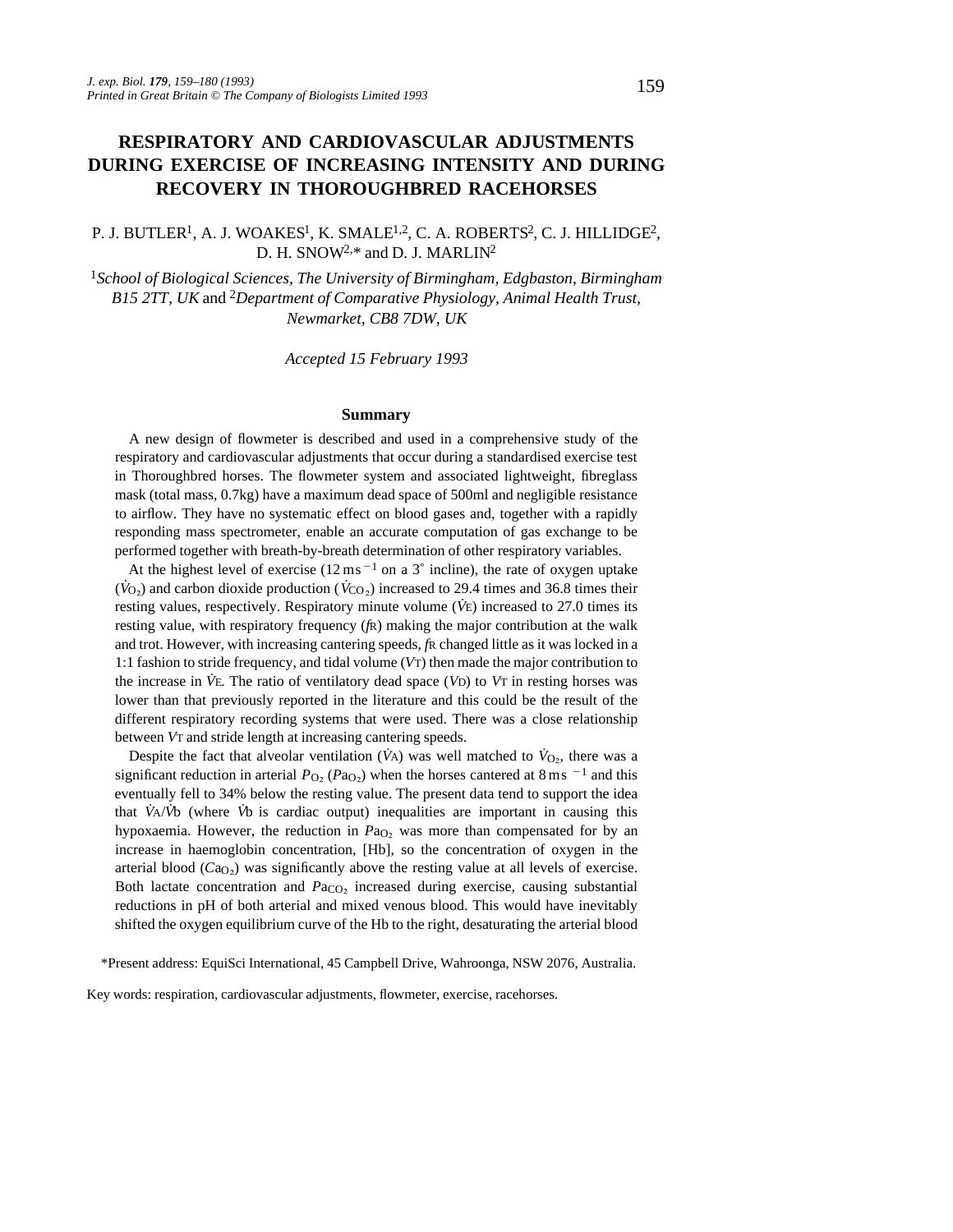and thus exacerbating the effect of the hypoxaemia, as would the almost  $4^{\circ}$ C rise in blood temperature. The tight respiratory/locomotor linkage might prevent the acidosis and hyperthermia having the stimulatory effects on *V˙*<sup>E</sup> that they have in humans at high work loads.

Cardiac output and heart rate (*V˙*b) were 5 and 6 times their resting values, respectively, at the highest level of exercise, while cardiac stroke volume did not change significantly. There was both systemic and pulmonary hypertension, with mean pulmonary blood pressure reaching 2.6 times its resting value at the highest level of exercise. It is concluded that the pulmonary hypertension does not result from the hypoxaemia and that it could cause pulmonary oedema, which could contribute to the postulated diffusion limitation of the lungs during exercise.

Although this report confirms some results obtained by other workers, some discrepancies have been found. It is probable that the flowmeter and mask used here have a significantly reduced effect on the measured variables compared with methods used in many of the previous studies.

#### **Introduction**

Thoroughbred horses, together with dogs, foxes and pronghorned antelope, are considered to be elite athletes amongst terrestrial mammals (Taylor *et al.* 1981, 1987; Longworth *et al.* 1989; Lindstedt *et al.* 1991) in as much as their maximum oxygen uptake ( $\dot{V}_{O_2\text{max}}$ ) is several times greater than that predicted for similar-sized terrestrial mammals. There is, therefore, much interest in the physiological mechanisms involved in the demand for and delivery of such high rates of oxygen. Clearly, the important variables in the process of oxygen delivery (and  $CO<sub>2</sub>$  removal) are those associated with ventilation and gas exchange itself. It is not easy to determine these variables in any animal during exercise, let alone in large animals such as horses. Masks incorporating one-way valves have been used and these enable expired gas to be collected, thus allowing the determination of tidal volume and respiratory minute volume, as well as gas exchange (Bayly *et al.* 1987*b*; Evans and Rose, 1987; 1988*a*). However, such a system has long lengths (2–3m) of wide-diameter (10cm) tubing attached to it and a relatively large (1.5l) dead space. It would be surprising if such a system did not affect the ventilatory characteristics of the horse in some way; it certainly causes a significant reduction in *P*a<sub>O2</sub> and a significant increase in *Pa*<sub>CO</sub><sub>2</sub> at all levels of exercise (Bayly *et al.* 1987*c*). The magnitude of these changes can be up to approximately 3kPa. A flow-through system using flow rates in excess of 60001min<sup>-1</sup>, as used by Jones *et al.* (1989*a*), has no effect on blood gases (Bayly *et al.* 1987*c*), but does not allow the determination of tidal volume or respiratory minute volume. Neither of these systems allows the determination of respiratory flow rates or breath-by-breath analyses of respiratory variables.

The traditional method for obtaining such data from air-breathing vertebrates is to use a Fleisch pneumotachograph, which has to be connected to a differential pressure transducer. Such a system has been used with exercising ponies (Art and Lekeux, 1988), but two different pneumotachographs had to be used, one for the animals at rest and the other when they were exercising. With the latter, the total dead space was 700ml and the mask, plus the resistance to flow of the transducers, had a significant depressive effect on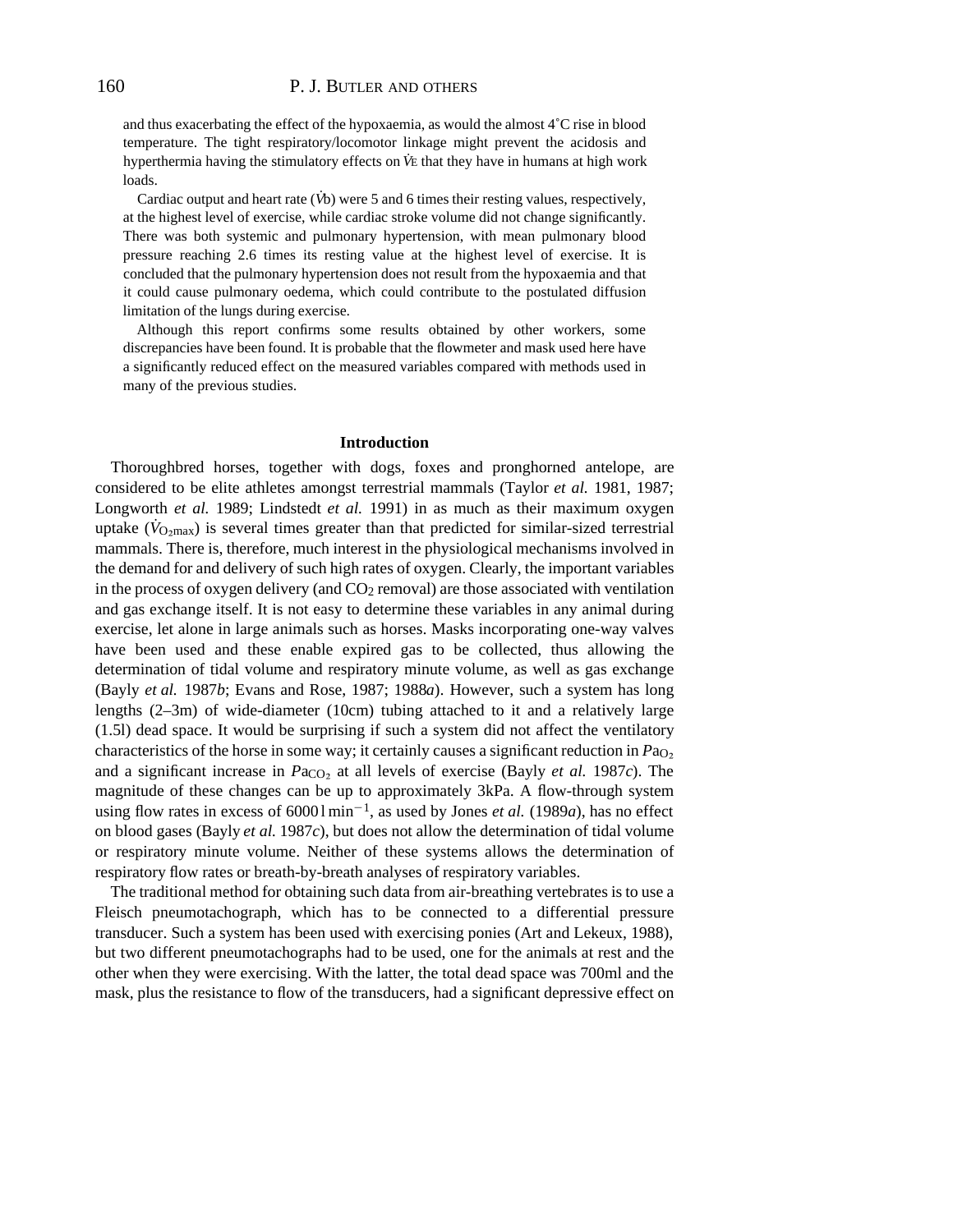respiratory frequency during exercise. It is likely, therefore, that tidal volume was elevated to compensate for this or that respiratory minute volume was suppressed. In their studies, Art and Lekeux (1988) did not exercise the ponies above a fast trot  $(3-5 \text{ ms}^{-1})$ . Presumably, when cantering and galloping, the adverse effects of the mask on ventilation would have been greater as respiratory frequency and possibly tidal volume are linked to stride frequency and stride length, respectively (Bramble and Carrier, 1983). A flowthrough system incorporating a Fleisch pneumotachograph has been used by Landgren *et al.* (1991). Flows of up to  $100001 \text{min}^{-1}$  had to be generated and, again, long lengths of tubing were used. Although there appeared, from the data presented, to be little influence of this system on blood  $CO<sub>2</sub>$  levels, the authors do concede that the substantial loads imposed by the system 'probably influence breathing'. It must also be remembered that any deposition on the resistive element of the pneumotachograph will affect its

A different system has been developed in which airflow is determined by the force it exerts on a sensing flag that projects into the flow (Hörnicke *et al.* 1974; Kimmich and Spaan, 1980). The system is of complex mechanical design, requiring secondary sensors to compensate for the effects of gravity and acceleration and it will not cover the whole range of flows from rest to heavy exercise without a change in the internal diameter of the respiratory tube.

performance (Art and Lekeux, 1988).

The problems and limitations associated with these various methods have been discussed by Rose and Evans (1987) who wrote: 'It is apparent that some effort needs to be put into the design and manufacture of a mask that is capable of handling the high respiratory flows that are generated at maximal exercise, without disturbing the respiratory pattern by increasing flow resistance. It is also important to minimize extra respiratory dead space and wasted ventilation due to the mask. This problem is particularly relevant in the horse during maximal exercise at the canter and gallop, when respiratory frequency is relatively high and tidal volume is relatively low'.

A new design of flowmeter has been developed which overcomes many of the problems mentioned above. This report details its use in a comprehensive study of the respiratory and cardiovascular adjustments that occur during a standardised incremental exercise test in Thoroughbred horses. This is the first time that such a range of variables has been measured directly in horses exercising at close to their *V*<sup>O</sup>∠max with a system that has been demonstrated to have a minimal effect on levels of blood gases and no obvious effect on ventilation. The data obtained will be compared with those collected previously by the various methods described above. A brief report of a preliminary study has already been published elsewhere (Woakes *et al.* 1987), as have some of the present data (Anderson *et al.* 1989).

### **Materials and methods**

Seven Thoroughbred horses (5 geldings, 2 fillies) were used in the present study; they had an average mass of  $440\pm12$ kg and mean age of  $5.3\pm1.3$  years. They were all stabled under the same conditions and fed hunter cubes (Dodson and Horrell Ltd) and hay, with water provided *ad libitum*. A carotid artery was raised to a subcutaneous position in each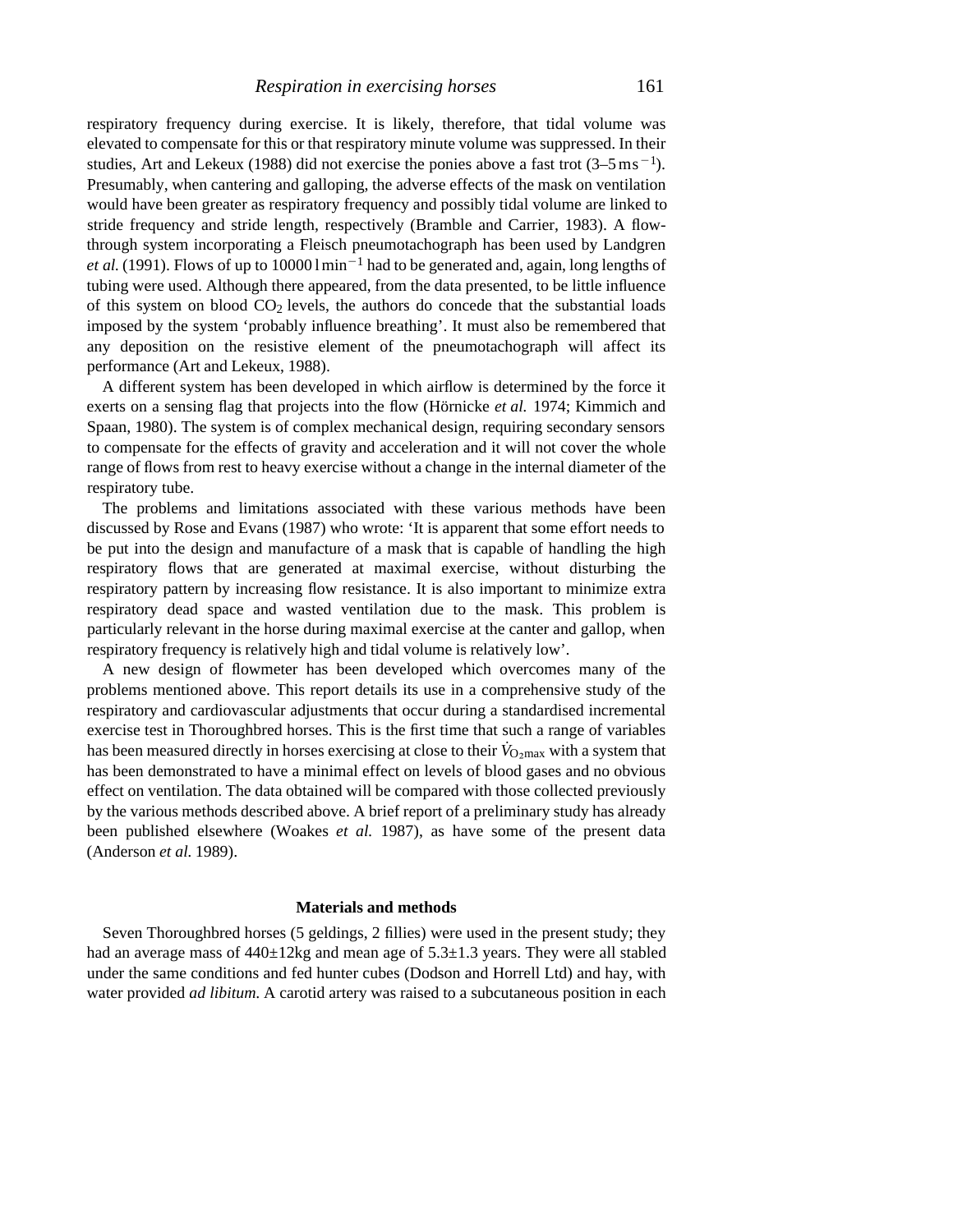horse in order to aid its subsequent catheterization. The operation was performed under general anaesthesia in the Clinical Unit of the Animal Health Trust. Following this procedure, the animals were allowed a recovery period of at least 2 months before being exercised. They were then trained for 4–6 months to bring them to a level of racing fitness prior to the studies.

The studies were performed on a treadmill (Sato, Sweden) housed in an air-conditioned building maintained at a temperature of 20˚C and a humidity of 60%. While on the treadmill, the horse wore a safety harness clipped onto a strap attached to a support frame above the treadmill. One air fan, placed in front of the horse, was used during the exercise tests to assist heat loss.

An incremental exercise test was used. This was preceded by a warm-up period consisting of a 6min walk at  $1.6 \text{ ms}^{-1}$  followed by a 4min trot at  $4 \text{ ms}^{-1}$  and a further 5 min walk at  $1.6 \text{ ms}^{-1}$ , all at 0 $^{\circ}$  incline. The horses were then exercised for 2min at speeds of 6, 8, 10 and  $12 \text{ ms}^{-1}$  (0° incline) and  $12 \text{ ms}^{-1}$  (3° incline) with each speed separated by a 5min walk  $(1.6 \text{ m s}^{-1})$ . This was followed by a recovery period consisting of 15min of walking  $(1.6 \text{ ms}^{-1}, 0)$ ° incline) and 15min of standing. Exercising the horses for 2min enabled the present data to be compared with those obtained from previous studies (Bayly *et al.* 1987*c*; Evans and Rose, 1988*b*; Jones *et al.* 1989*a*; Wagner *et al.* 1989). Although there was a 5min walk between each exercise level, the data are presented graphically as exercise intensity increasing continuously.

The horses were fitted with a lightweight, fibreglass mask which housed two flow tubes (total mass 0.7kg), one for each nostril, leaving the mouth free (Woakes *et al.* 1987). The velocity of the airflow in the tubes was detected by phase shifts in beams of ultrasound transmitted alternately in one and then the other direction, passing diagonally across the airflow (Woakes and Butler, 1980). The dead space of the mask and flow tubes was, at most, 500ml. The resistance to airflow of the mask and tubes was determined at flow rates up to  $20-301s^{-1}$  and was found to be negligible. This is also the case for flow rates up to  $601s<sup>-1</sup>$  (D. J. Marlin, in preparation). Instantaneous respiratory gas concentrations were monitored by a mass spectrometer (Airspec Ltd, MGA 2000) *via* a flexible capillary positioned in one of the flow tubes.

The efficacy of the face mask in monitoring all of the ventilatory gas flow and its effect on blood gases were determined. The mask was fitted to a horse, as usual, and an additional undertray, of the same material, was added to enclose the mouth and jaw. These two units were then completely sealed to the head by a flexible plastic film. A third flow tube was connected to the undertray so that any gas entering or leaving the horse's respiratory system, but bypassing the two tubes attached to the mask, could be monitored. This additional system was fitted to three horses, and flows were measured from rest to canter at  $8 \text{ ms}^{-1}$ . Peak airflows measured from the mouth chamber represented approximately 3.6% of the peak flows measured by the respiratory flowmeters. The flow profiles were dissimilar, and appeared to be related to the movement of the head within the additional mask structure. Leakage of respiratory airflow from around the mask seal was, therefore, considered not to represent an important source of error. The variation of flowmeter accuracy with gas concentration was determined through the use of a motordriven piston pump (Boutellier *et al.* 1981) pushing a constant volume of gas of variable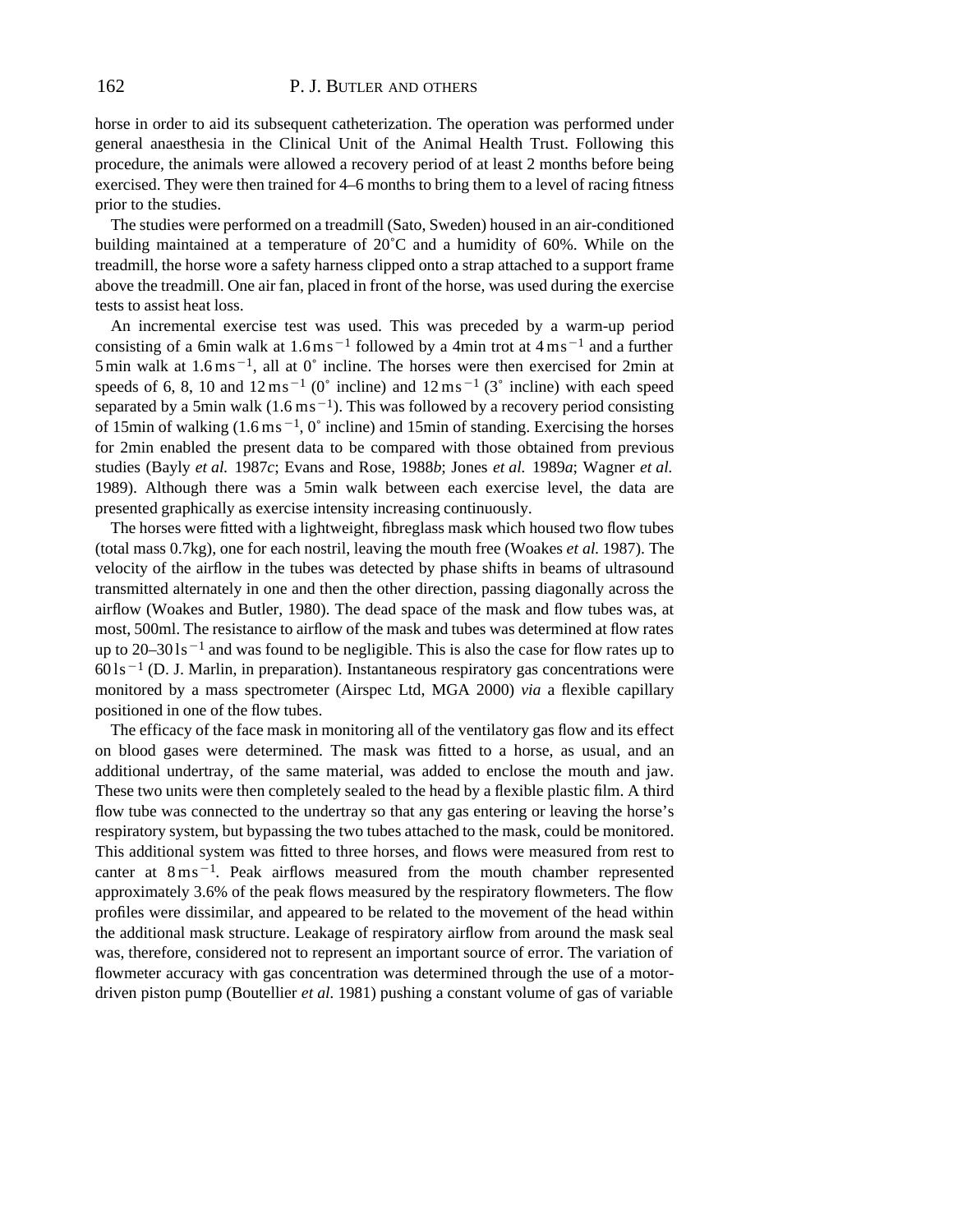composition through the flowmeter into a distendable but non-elastic bag. The change in gain of the flowmeters was as predicted by the theory of operation of such ultrasonic devices (inversely varying with the square of the velocity of sound), and appropriate correction factors were used to adjust the flow signal when determining exhalation variables. These corrections were less than 3% of the measured flow.

Two different assessments of the effect of the mask on levels of blood gases were made. In the first assessment, five horses completed the incremental exercise test described earlier both with and, at a later date, without the mask. In the second assessment, three horses performed another exercise test, in which the speed was raised in steps of  $1 \text{ms}^{-1}$ after 1 min at each speed up to  $11 \text{ms}^{-1}$  (Butler *et al.* 1991), in the morning and afternoon of the same day, one with and the other without the face mask. Two-way analysis of variance on both sets of data indicated that the mask had a significant effect on partial pressure of  $CO_2$  in arterial blood ( $Pa<sub>CO<sub>2</sub></sub>$ ) during the first assessment, but not during the second. Subsequent statistical analysis (Tukey multi-comparison test) of individual pairs of data points from the first assessments (Fig. 1) indicates that there was no systematic



Fig. 1. The effect of the respiratory mask on  $P_{\text{CO}_2}$  of arterial blood in Thoroughbred horses at rest and during different levels of exercise. Mean values  $\pm$  s. E.M. from five horses without ( $\circ$ ) and with  $(\bullet)$  the mask during an incremental exercise test with 2min of exercise at each speed and a 5min walk in between. Mean values  $\pm$  s.e.m. from three horses without ( $\triangle$ ) and with ( $\blacktriangle$ ) the mask during an incremental exercise test with 1min of exercise at each speed and no rest in between. \* indicates a significant difference between two pairs of values (Tukey multiplecomparison test after two-way ANOVA). *R*, rest; *W*, walk; *T*, trot.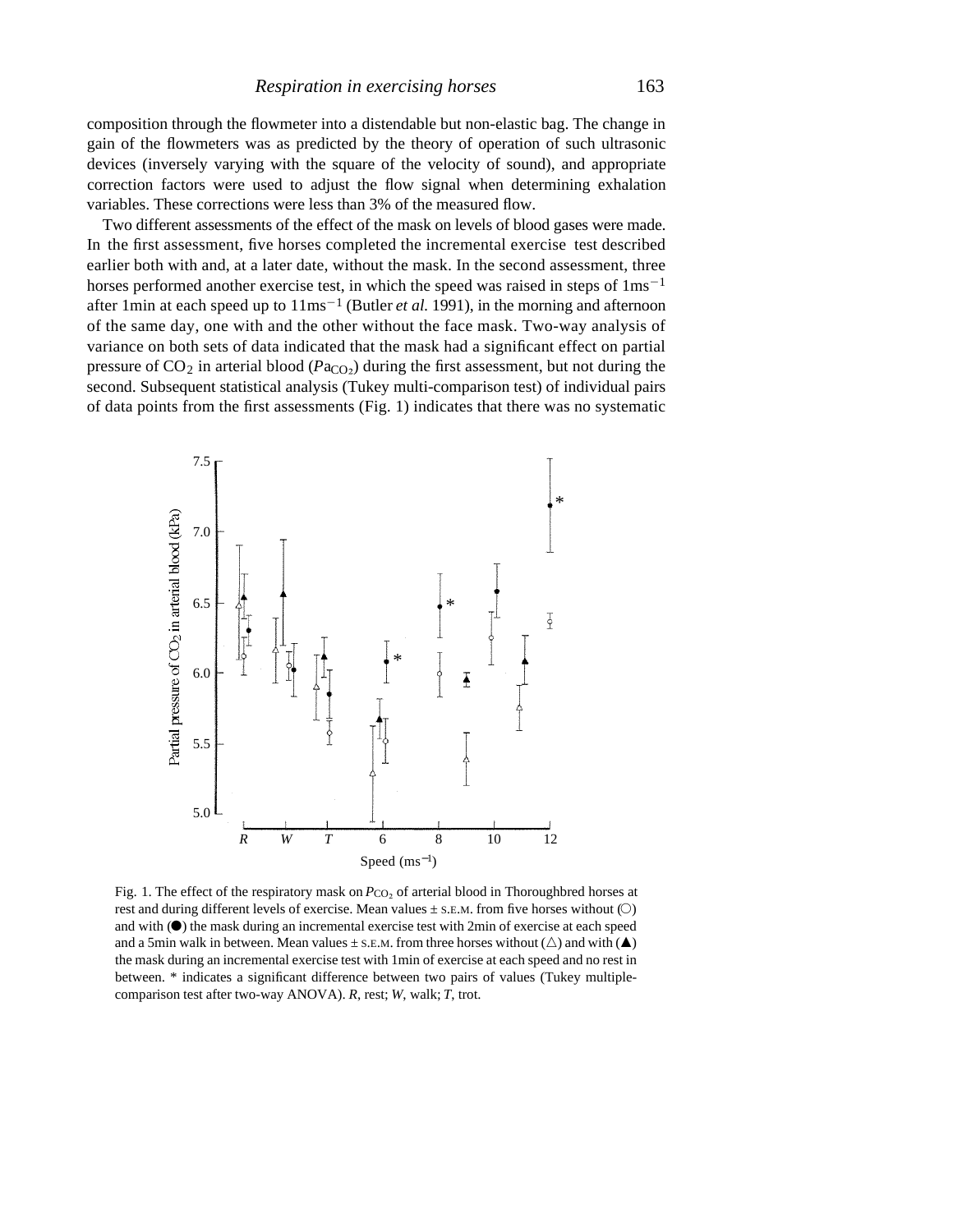effect of the mask on  $Pa_{CO_2}$  during this test (i.e. there were significant effects of the mask at speeds of 6, 8 and  $12ms^{-1}$ , but not at  $10ms^{-1}$ ).

Instantaneous respiratory airflow through both tubes and respiratory  $O_2$  and  $CO_2$ concentrations (Fig. 2) were recorded on a six-channel recorder with rectilinear coordinates (Gould, USA). The following variables were determined as described by Woakes *et al.* (1987) and Butler *et al.* (1991): peak inspiratory and expiratory flows, end tidal (ET) O2 and CO2 partial pressures, respiratory frequency (*f*R), tidal volume (*V*T), respiratory minute volume ( $\dot{V}$ E), rate of oxygen consumption ( $\dot{V}_{O_2}$ ), rate of CO<sub>2</sub> production ( $\dot{V}_{\text{CO}}$ ). Values for *V*<sub>T</sub> and *V*<sup>E</sup> were corrected to BTPS and those for  $\dot{V}_{\text{O}}$ , and  $V_{\text{CO}_2}$  are at STPD. Alveolar ventilation ( $\dot{V}$ A) was calculated from the formula:

$$
\dot{V}_{\rm A} = (\dot{V}_{\rm CO_2}/Pa_{\rm CO_2}) \times 863,
$$

and physiological dead space ratio (*V*D/*V*T) from the formula:

$$
V_D/V_T = \{ [V_T(Pa_{CO_2} - P_{ECO_2})/Pa_{CO_2}] - \text{mask dead space} \} / V_T
$$

(Jones *et al.* 1966), where E refers to expired gas.

The accuracy of the basic measurement system and associated computer analyses for determining  $\dot{V}_{O_2}$  was tested in humans (*N*=6) against an open-flow system in which air was drawn through a T-piece, mounted on the end of an ultrasonic flowmeter held in the mouth, at a known rate which always exceeded the peak inspired and expired flow rates. This flowmeter was a more sensitive version of the system used on horses. The oxygen contents of air entering and leaving the T-piece were determined by a paramagnetic oxygen analyser (Servomex Ltd). The subjects exercised on a bicycle ergometer, and measurements were made over a range of exercise levels, from rest to the maximum of which each subject was capable. When the values of  $\dot{V}_{O_2}$  obtained simultaneously by the two methods were plotted against one another, the intercept  $(-0.046\pm0.078)$  was not significantly different from zero and the slope (0.954±0.047, *N*=29) was not significantly different from unity.

Heart rate (*f*H) in exercising horses was recorded telemetrically (PEH 100 Hippocard, Switzerland) from electrodes on the mid and lateral thorax and synchronised with the other recording systems. The accuracy of this system has already been tested (Physick-Sheard *et al.* 1987). A veterinary surgeon monitored the performance of the horse and, by pressing a button on a recording watch, marked the recording so that specific times during the exercise could be recognised.

Four catheters were inserted into the left jugular vein and the raised carotid artery while the horse was standing in stocks. The areas of insertion were clipped and scrubbed with povidone–iodine (Pevidine, BK Veterinary Products Ltd, UK) and surgical spirit. After the area had been shaved, local anaesthetic (lignocaine hydrochloride, 2% aqueous solution without adrenaline; Astra Pharmaceuticals, UK) was administered before incisions were made in the skin. A polyethylene catheter (i.d. 1.67mm, o.d. 2.42 mm, Portex, UK) for sampling mixed venous blood and a transducer-tipped catheter (6F, Millar Mikro-tip, Millar Instruments, USA) were inserted into the left jugular vein. The former was inserted until its tip lay in the right atrium and the latter was advanced until it recorded pulmonary artery pressure. A catheter for temperature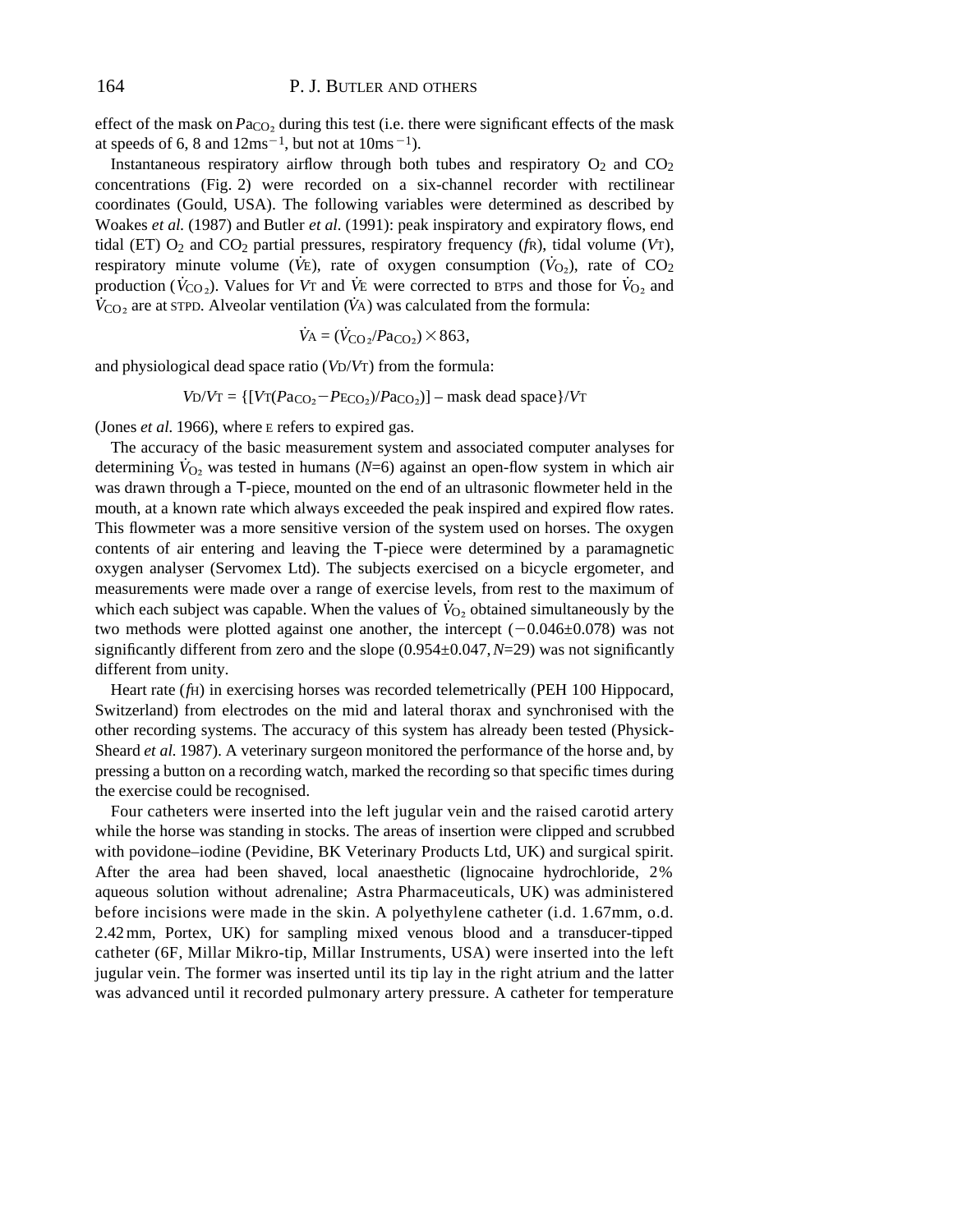

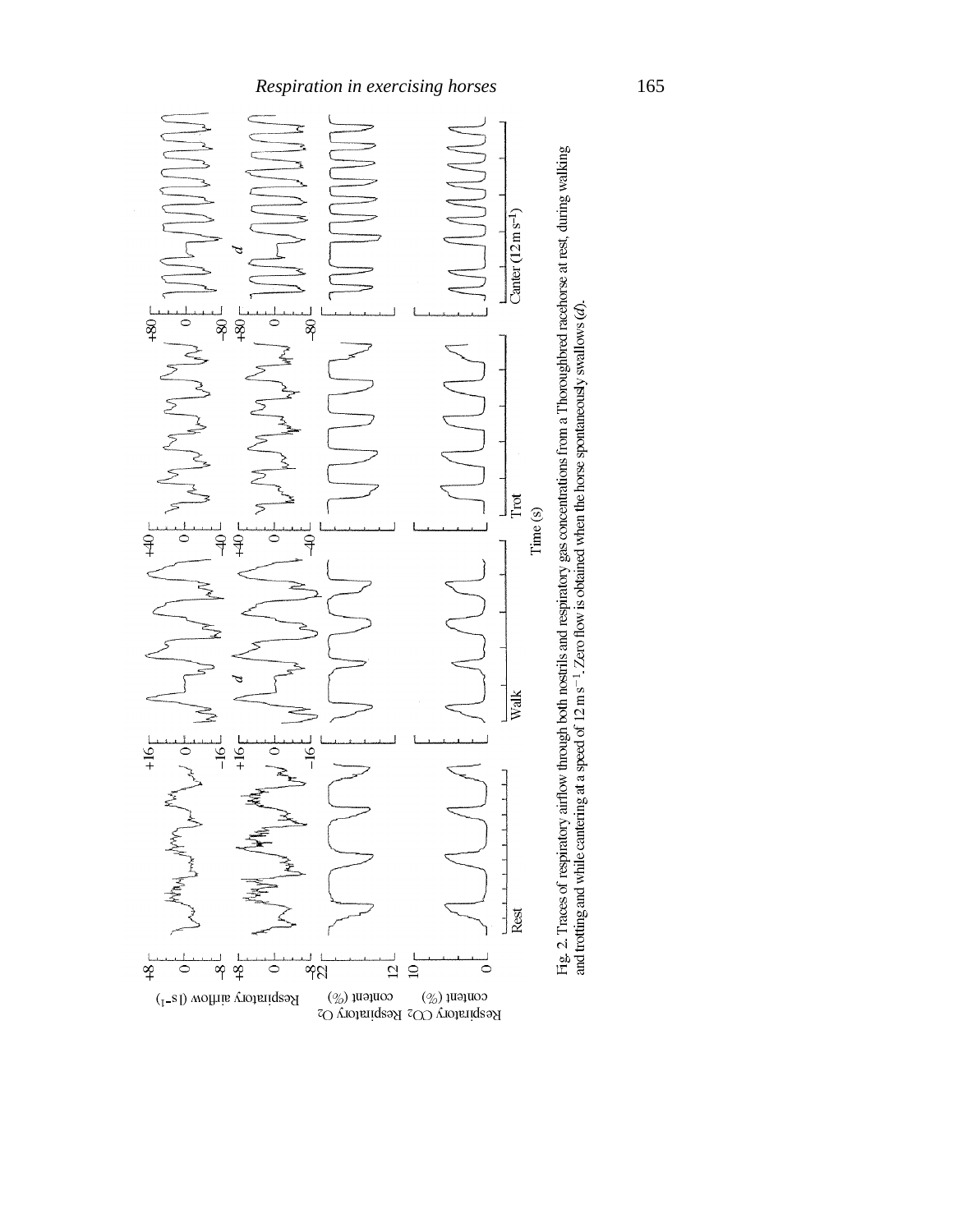measurement and blood sampling (7F, Criticath, Spectramed Inc., USA) and a transducer-tipped catheter (6F Millar Mikro-tip) were inserted into the raised carotid artery. The catheters were flushed regularly with heparinized saline  $(10-20i.u.m<sup>-1</sup>)$  to keep them patent. Preliminary tests on two horses at different levels of exercise indicated that blood taken from the right atrium was representative of mixed venous blood as there was no significant difference in the *P*<sub>O</sub>, measured at this site and in samples taken simultaneously from the right pulmonary artery. Pulsatile and mean blood pressures from the pulmonary and carotid arteries were displayed on a six-channel recorder (Gould, USA).

Arterial (a) and mixed venous  $(\bar{v})$  blood samples were taken, in plastic syringes, during the last 10s of each work level for the analysis of pH, partial pressures and contents of oxygen and carbon dioxide  $(P<sub>O<sub>2</sub></sub>, P<sub>CO<sub>2</sub></sub>, C<sub>O<sub>2</sub></sub>, C<sub>CO<sub>2</sub></sub>)$ , and lactate and haemoglobin, [Hb], concentrations. After withdrawal of the blood sample, the syringe was placed on crushed ice and water for storage (<1h) before analysis. Before a sample was analysed for blood gases and pH, it was mixed thoroughly and the blood in the tip of the syringe discarded. Storage on ice had no significant effect on pH (+0.003±0.004) or  $P_{CO_2}$  (+0.04±0.02kPa) for periods up to 2.5h. There was, however, a significant increase in  $P_{\text{O}_2}$ (+0.46±0.11kPa) (see Mahoney *et al.* 1991).

Blood gas measurements and pH were performed on a blood gas analyser (ABL 330, Radiometer, Denmark) with an automatic temperature correction facility based on the characteristics of human blood. These temperature corrections are also accurate for horse blood (Butler *et al.* 1991). Since the blood gas and pH measurements were corrected to the temperature recorded in the arterial blood of the animal at the time they were taken, they are correct (see Jones *et al.* 1989*b*). Oxygen content was measured by the method of Tucker (1967). Cardiac output ( $\dot{V}b$ ) was calculated from  $\dot{V}_{O_2}$  and ( $C_{O_2}-C_{O_2}$ ) using the Fick equation. Packed cell volume (PCV) was measured by a microhaematocrit (Hawksley, UK), and [Hb] was determined by a haemoglobinometer (Coulter Electronics Ltd, UK). Blood lactate concentration was determined from venous blood by an enzymatic assay (Hohorst, 1963).

All variables are calculated as means  $\pm$  s.E.M. A repeated-measures analysis of variance (ANOVA) test was used to determine the effect of exercise on each variable. If significant (*P*<0.05), pairwise comparisons were made between the resting values and those at different levels of exercise using Fisher's PLSD test.

## **Results**

## *Exercise*

The mean resting values for the measured variables are given in Table 1. Both  $\dot{V}_{O_2}$  and  $V_{\text{CO}_2}$  increased significantly above the resting value during the walk. There was a linear relationship between the different levels of exercise and exchange of the two respiratory gases (Fig. 3) and, although the horses were exercising strenuously at  $12 \text{ ms}^{-1}+3^{\circ}$ , they did not appear to reach their maximum rate of oxygen uptake ( $\dot{V}_{O_2 \text{ max}}$ ), despite attaining 29.4 times the resting value at  $60.6 \pm 3.61 \text{min}^{-1} (137.1 \pm 10.3 \text{mlmin}^{-1} \text{kg}^{-1})$ , with  $\dot{V}_{\text{CO}_2}$ at 36.8 times the resting value  $(75.1 \pm 4.31 \text{min}^{-1})$ . There was a significant increase in the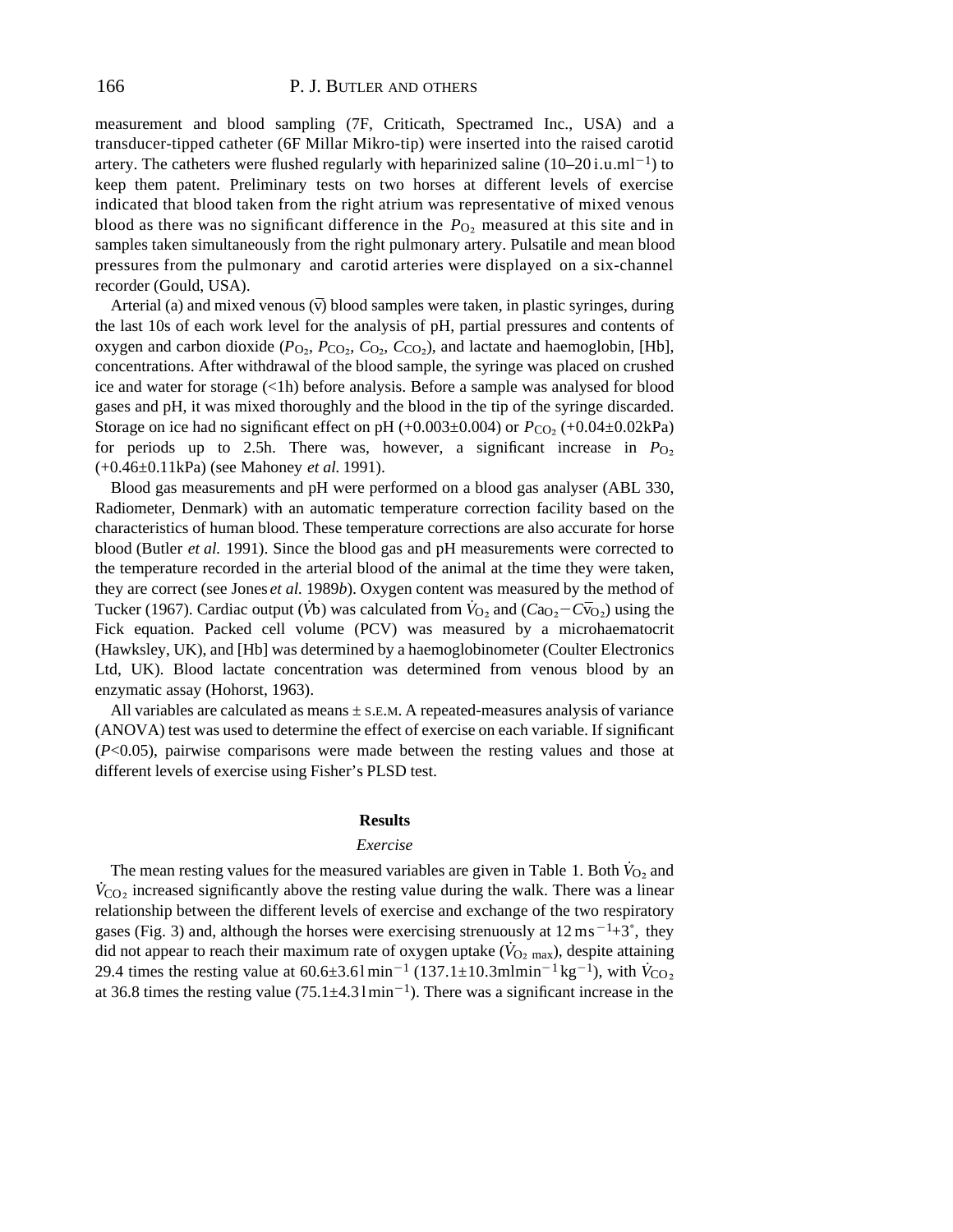respiratory exchange ratio (RE) at the walk; it then decreased to levels similar to that at rest until the horse was galloping at  $12 \text{ m s}^{-1}$ , when it was again significantly above the resting value. *V*<sup>E</sup> also increased significantly at the walk and at the highest levels of gas exchange it was 27.0 times the resting level, although it can be seen from Fig. 4 that this variable is essentially the same at the two highest levels of  $\dot{V}_{O_2}$ . When the horses were

| Variable                                                                         | Units                             |                   |
|----------------------------------------------------------------------------------|-----------------------------------|-------------------|
| Oxygen consumption $(\dot{V}_{O_2})$                                             | $1min^{-1}$ STPD                  | $2.1 \pm 0.3$     |
|                                                                                  | $mlmin^{-1}kg^{-1}$ STPD          | $4.7 \pm 0.6$     |
| $CO2$ production $(\dot{V}_{CO_2})$                                              | $1min^{-1}$ STPD                  | $2.0 \pm 0.3$     |
|                                                                                  | $mlmin^{-1}kg^{-1}$ STPD          | $4.5 \pm 0.6$     |
| Respiratory exchange ratio (RE)                                                  |                                   | $0.99 \pm 0.3$    |
| Respiratory frequency (fR)                                                       | $breathsmin^{-1}$                 | $13.5 \pm 1.5$    |
| Tidal volume (VT)                                                                | ml BTPS                           | $5.1 \pm 0.5$     |
| Respiratory minute volume (VE)                                                   | $1$ min <sup>-1</sup> BTPS        | $67.0 \pm 8.1$    |
| Alveolar ventilation $(\dot{V}_A)$                                               | $1$ min <sup>-1</sup> BTPS        | $37.5 \pm 5.3$    |
| $V_D/V_T$                                                                        |                                   | $0.41 \pm 0.05$   |
| Peak inspiratory flow                                                            | $1s^{-1}$ ATPS                    | $3.4 \pm 04$      |
| Peak expiratory flow                                                             | $1s^{-1}$ ATPS                    | $5.7 \pm 0.5$     |
| Partial pressure of end-tidal oxygen<br>(PETO <sub>2</sub> )                     | kPa                               | $13.8 \pm 0.2$    |
| Partial pressure of oxygen in arterial<br>blood $(PaO2)$                         | kPa                               | $13.1 \pm 0.2$    |
| Partial pressure of oxygen in mixed<br>venous blood $(P\bar{v}_{O_2})$           | kPa                               | $5.2 \pm 0.2$     |
| Partial pressure of end-tidal CO <sub>2</sub><br>(PETCO <sub>2</sub> )           | kPa                               | $6.6 \pm 0.2$     |
| Partial pressure of CO <sub>2</sub> in arterial<br>blood $(Pa_{CO_2})$           | kPa                               | $6.3 \pm 0.1$     |
| Partial pressure of CO <sub>2</sub> in mixed<br>venous blood $(P\bar{v}_{CO_2})$ | kPa                               | $6.9 \pm 0.2$     |
| pH of arterial blood (pHa)                                                       |                                   | $7.414 \pm 0.006$ |
| pH of mixed venous blood (pHv)                                                   |                                   | 7.389±0.007       |
| Blood lactate concentration                                                      | $mmol1-1$                         | $0.5 \pm 0.1$     |
| Temperature of arterial blood $(T_a)$                                            | $^{\circ} \text{C}$               | $37.2 \pm 0.3$    |
| Packed cell volume (PCV)                                                         | $\%$                              | $41.1 \pm 1.9$    |
| Haemoglobin concentration ([Hb])                                                 | $g \, \mathrm{d} \mathrm{l}^{-1}$ | $15.1 \pm 0.4$    |
| Oxygen content of arterial blood $(CaO2)$                                        | $mldl^{-1}$                       | $20.8 \pm 0.6$    |
| Oxygen content of venous blood $(C\bar{v}_{O_2})$                                | $mldl^{-1}$                       | $16.5 \pm 0.8$    |
| Heart rate $(fH)$                                                                | $beatsmin-1$                      | $33.8 \pm 2.2$    |
| Cardiac output (Vb)                                                              | $1$ min <sup>-1</sup>             | $50.4 \pm 8.8$    |
|                                                                                  | $mlmin^{-1}kg^{-1}$               | $115.0 \pm 20.7$  |
| $\dot{V}$ A/ $\dot{V}$ b                                                         |                                   | $0.78 \pm 0.05$   |
| Mean pressure in the carotid artery                                              | kPa                               | $14.1 \pm 0.7$    |
| Mean pressure in the pulmonary artery                                            | kPa                               | $4.3 \pm 0.3$     |
| ATPS, air temperature pressure saturated.                                        |                                   |                   |

Table 1. *Mean (±S.E.M.*) *resting values of respiratory and cardiovascular variables measured in seven fit Thoroughbred horses of mean mass 440±12kg*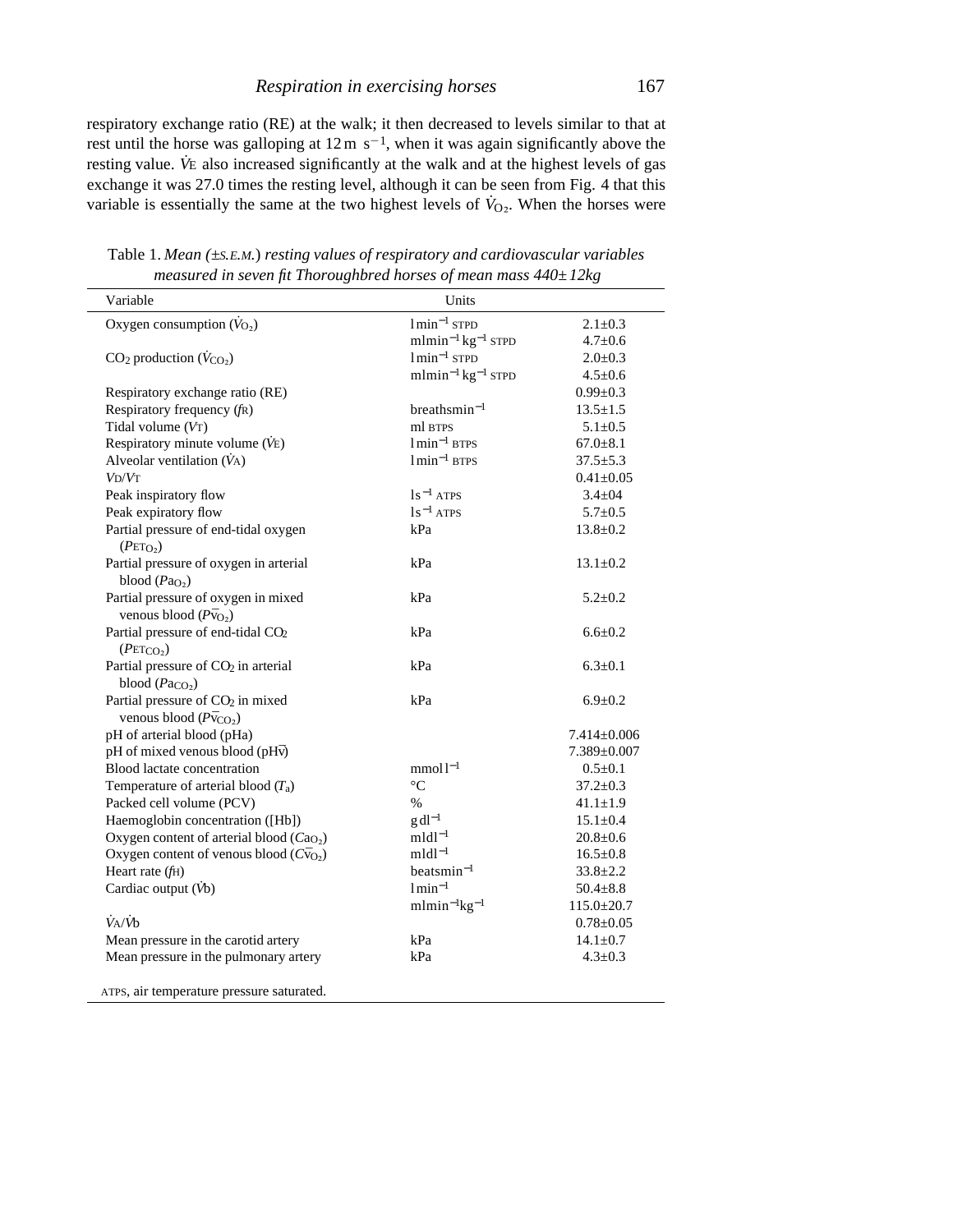running at  $12 \text{ms}^{-1}$  on the flat,  $\dot{V}_{\text{O}_2}$  was 25.7 times the resting value,  $\dot{V}_{\text{CO}_2}$  was 28.9 times the resting value and *V˙*<sup>E</sup> was 26.6 times the resting value.

The relative contributions of *V*<sup>T</sup> and *f*<sup>R</sup> to the changes in *V˙*<sup>E</sup> are related to the gait of the horse. *f*R increased significantly at the walk, whereas there was no significant increase in V<sup>T</sup> above the resting value until the trot (Fig. 4). From rest to canter at  $6 \text{ ms}^{-1}$ ,  $\dot{V}$ E increased to 13.3 times the resting value, with *f*R increasing to 8.2 times the resting value



Fig. 3. Mean values  $\pm$  S.E.M. of respiratory exchange ratio (RE), oxygen consumption ( $\circ$ ) and carbon dioxide production  $(\bullet)$  from seven Thoroughbred horses at rest  $(R)$ , while walking (*W*), trotting (*T*) and cantering (*C*) at increasing speeds and during recovery. The horses walked on the level for 6min, trotted for 4min, walked for 5min, cantered at  $6 \text{ ms}^{-1}$  for 2 min, walked for 5min and so on at increasing speed in  $2 \text{ ms}^{-1}$  steps up to  $12 \text{ ms}^{-1}$ . After the next 5min walk, the treadmill was inclined to 3˚ and the horses ran for a further 2min at  $12 \text{ ms}^{-1}$ . Only data from the last 10–15s at each increasing work rate are given. This was followed by a recovery period of 15min walking and 15min standing. The first time a variable was significantly different from the resting value is indicated by an asterisk. In the case of RE, the difference then became non-significant, so the second asterisk indicates when it became significantly different from the resting value again. The relationship between oxygen consumption ( $\dot{V}_{O_2}$ ) and speed (*U*) is given by the equation:  $\dot{V}_{O_2} = 5.2U - 3.21$ , *P*<0.001, *r*=0.99. For carbon dioxide production ( $\dot{V}_{CO_2}$ ), the equation is:  $\dot{V}_{CO_2}$ =4.4*U*-0.75, *P*<0.001, *r*=0.99.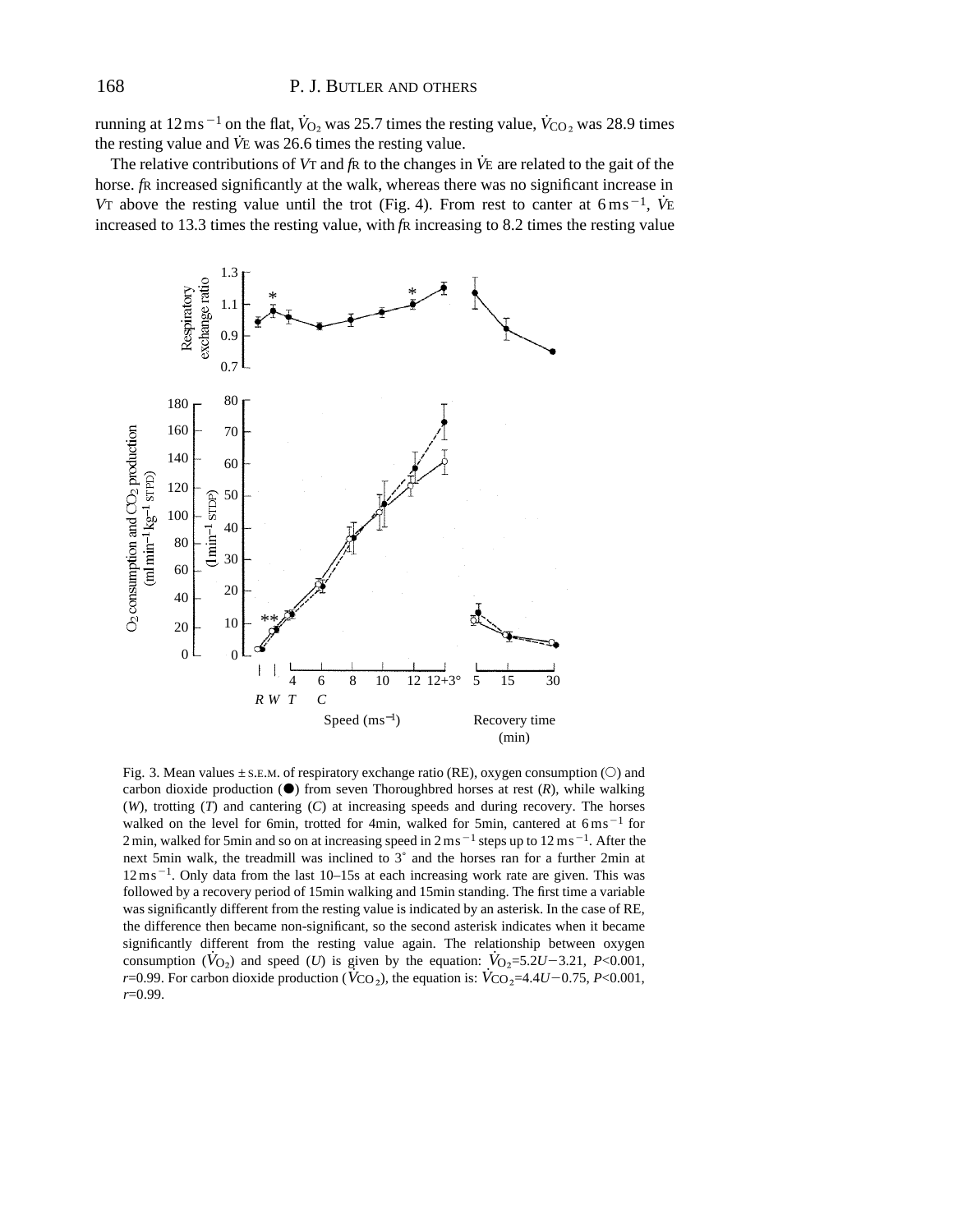and V<sub>T</sub> to only 1.6 times the resting value. Between walking and cantering at 6m  $s^{-1}$ , there was no significant change in *V*T. As exercise intensity increased, there was only a slight (8%) further change in *f*R, as it was then locked in a 1:1 fashion with stride frequency (*f*S), which also changed little. The further (twofold) increase in *V˙*<sup>E</sup> up to  $12 \text{ ms}^{-1}$  was largely the result of a similar (1.8-fold) increase in *V*T. Thus, the relationship between *V*T and  $\dot{V}_{O_2}$  was biphasic, with an abrupt change in slope once  $f \mathbf{\hat{R}}$ stopped increasing, i.e. from  $6 \text{m s}^{-1}$  to  $8 \text{m s}^{-1}$  (Fig. 4). *V*<sup>A</sup> increased significantly at the



Fig. 4. Mean values  $\pm$  s.E.M. of stride length (only mean values given), respiratory minute volume ( $\blacksquare$ ), alveolar ventilation ( $\times$ ), tidal volume ( $\blacktriangle$ ), *V*D/*V*T, ( $\triangledown$ ) and respiratory frequency from seven Thoroughbred horses at rest and at different levels of oxygen uptake during increasing exercise levels and recovery. The different speeds at which each mean value was obtained are given along the abscissa. For further details, see caption to Fig. 3.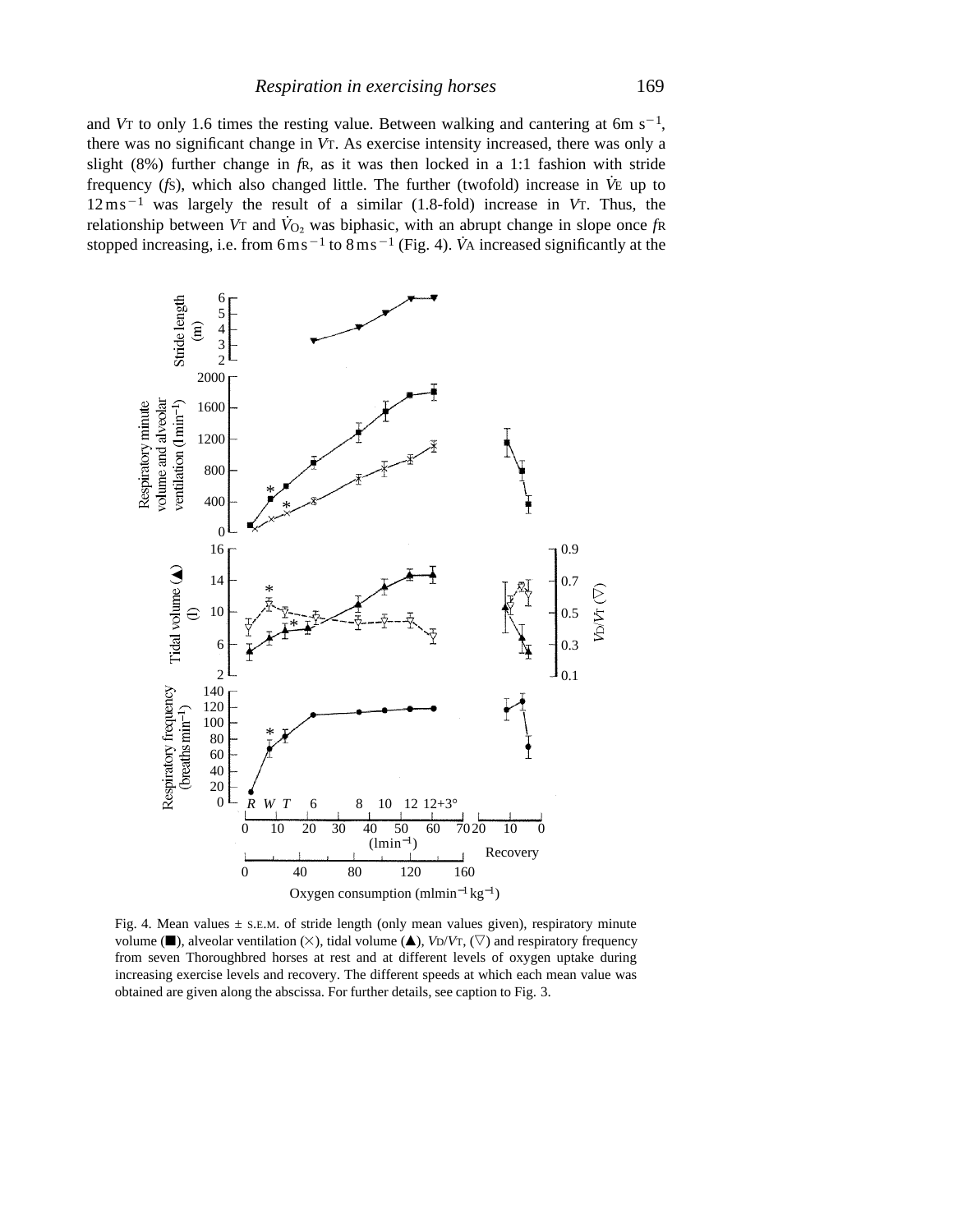trot and then rose linearly with  $\dot{V}_{\text{O}_2}$  to 1121±91 lmin<sup>-1</sup> at 12 ms<sup>-1</sup>+3°, an increase of almost 30-fold. *V*D/*V*T increased significantly at the walk and then decreased to values similar to that at rest.

Another interesting feature shown in Fig. 4 is the close relationship during cantering between *V*T and stride length (*S*L). Both variables increased by a similar proportion (approximately 2 times) between 6 and  $12 \text{ms}^{-1}$ , but neither changed at  $12 \text{ms}^{-1}+3$ °. The constant *V*T at  $12 \text{ms}^{-1}$  and  $12 \text{ms}^{-1} + 3$ ° is compensated by a decrease in the partial pressure of end-tidal oxygen ( $PETO<sub>2</sub>$ ). Although there is no significant difference between the values of  $PET_{O_2}$  at  $10\text{ms}^{-1}$  and  $12\text{ms}^{-1}$  (14.1±0.2 kPa and 13.9±0.2kPa), the value at  $12 \text{ ms}^{-1}$ +3° (13.5±0.2kPa) is significantly lower than that at  $10 \text{ ms}^{-1}$  (see Fig. 6). Peak airflow was significantly greater during expiration than during inspiration at the trot and the difference between them became progressively greater at higher levels of exercise (Fig. 5).

Despite the fact that  $\dot{V}$ <sup>A</sup> was well matched to  $\dot{V}_{O_2}$ , there was a progressive reduction in  $Pa<sub>O<sub>2</sub></sub>$  below the resting value as soon as the horses began to canter (Fig. 6).  $Pa<sub>O<sub>2</sub></sub>$  was significantly below the resting value at  $8 \text{ m s}^{-1}$  and eventually reached a value some 34 % below the resting value.  $PETO<sub>2</sub>$ , after an initial significant increase, was not significantly below the resting value even at the highest level of exercise, so the difference between *P*ET<sub>O</sub><sub>2</sub> and *P*a<sub>O<sub>2</sub></sub> became progressively greater (Fig. 6). *P*ET<sub>CO<sub>2</sub></sub> and *P*a<sub>CO<sub>2</sub></sub> followed each other closely and it was not until the highest levels of exercise  $(12 \text{ ms}^{-1}$  and  $12 \text{ ms}^{-1}$ +3°) that these two variables were significantly above the resting levels (at



Fig. 5. Mean values  $\pm$  S.E.M. of peak inspiratory ( $\bullet$ ) and peak expiratory ( $\bullet$ ) airflows from seven Thoroughbred horses at rest and at different levels of oxygen uptake during increasing exercise levels and recovery. For further details, see captions to Figs 3 and 4.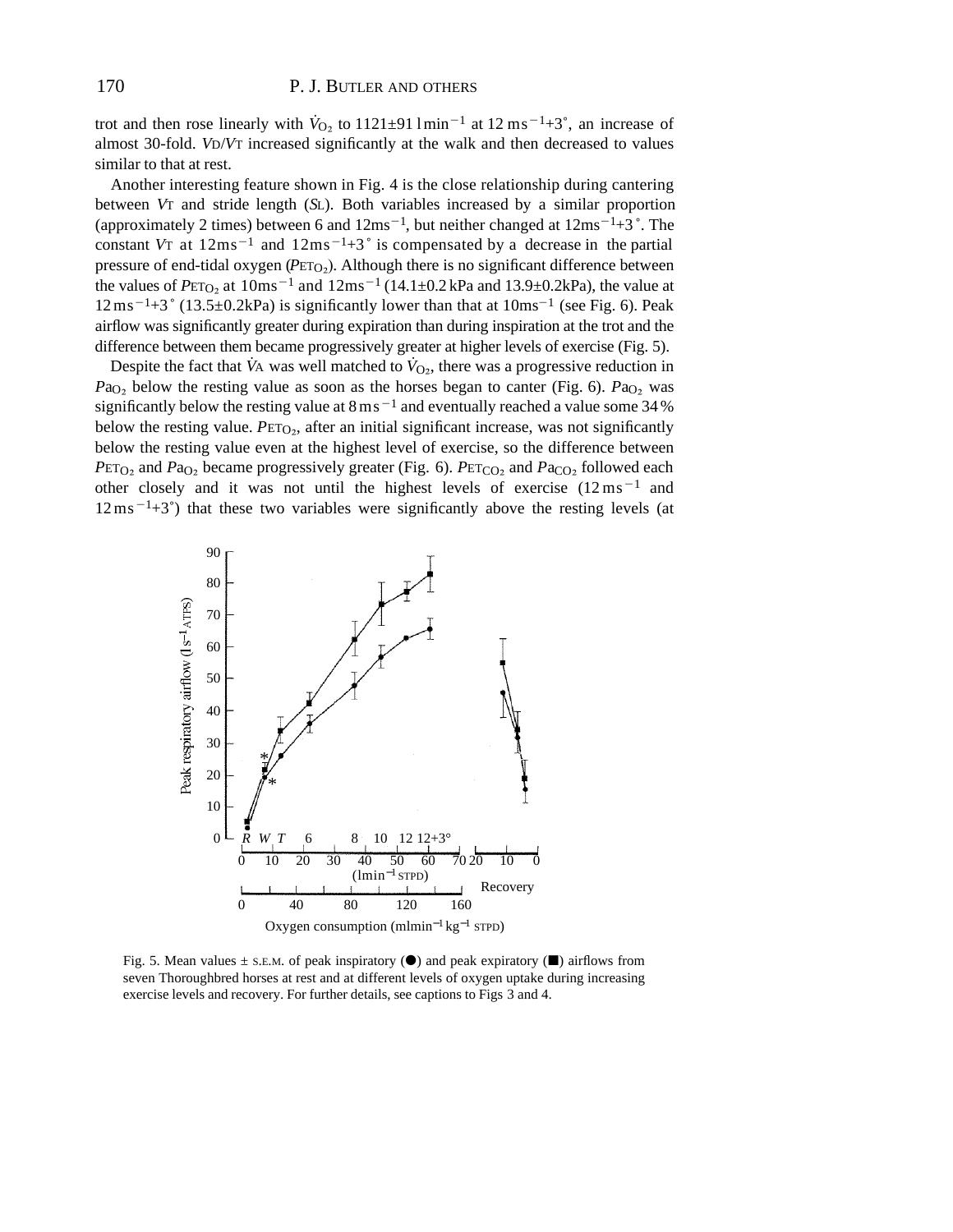$12 \text{ ms}^{-1}$ +3°, they were both approximately 26% above the resting value). At the lower levels of exercise,  $P \text{ETCO}_2$  mirrored  $P \text{ETO}_2$  in that it was significantly below the resting value at walk, trot and  $6 \text{ ms}^{-1}$ . From walking onwards,  $P\bar{v}_{CO_2}$  showed an exponential increase. It was significantly above the resting value at  $8 \text{ ms}^{-1}$  and at the highest level of exercise was 2.4 times the resting value.

Lactate concentration in the venous blood increased exponentially and was significantly above the resting value at  $10 \text{ ms}^{-1}$ . At  $12 \text{ ms}^{-1}$ +3° it was 28 times the resting value (Fig. 7). Mixed venous blood became significantly acidotic at  $8 \text{ ms}^{-1}$ , whereas arterial blood became acidotic at  $10 \text{ ms}^{-1}$ . The pH of both then declined at approximately the same rate, being, on average, 0.38 and 0.30 of a pH unit, respectively, below their resting values at  $12 \text{ ms}^{-1}+3^{\circ}$ . Fig. 7 also illustrates the large (almost 4<sup>°</sup>C) increase in arterial temperature that occurred during the exercise test. It had increased significantly above the resting value at the trot.



Fig. 6. Mean values ± S.E.M. of  $P_{\text{CO}_2}$  and  $P_{\text{O}_2}$  of mixed venous blood ( $\blacksquare$ ), of arterial blood ( $\blacktriangle$ ) and of end-tidal gases  $(O)$  from seven Thoroughbred horses at rest and at different levels of oxygen uptake during increasing exercise levels and recovery. For further details, see captions to Figs 3 and 4. In the cases of  $PET_{CO_2}$  and  $PET_{O_2}$  the values remained significantly different from rest for a number of measuring times (\*) but the difference then became non-significant. In the case of the former, it became significantly different once more, and this is indicated by a further \*.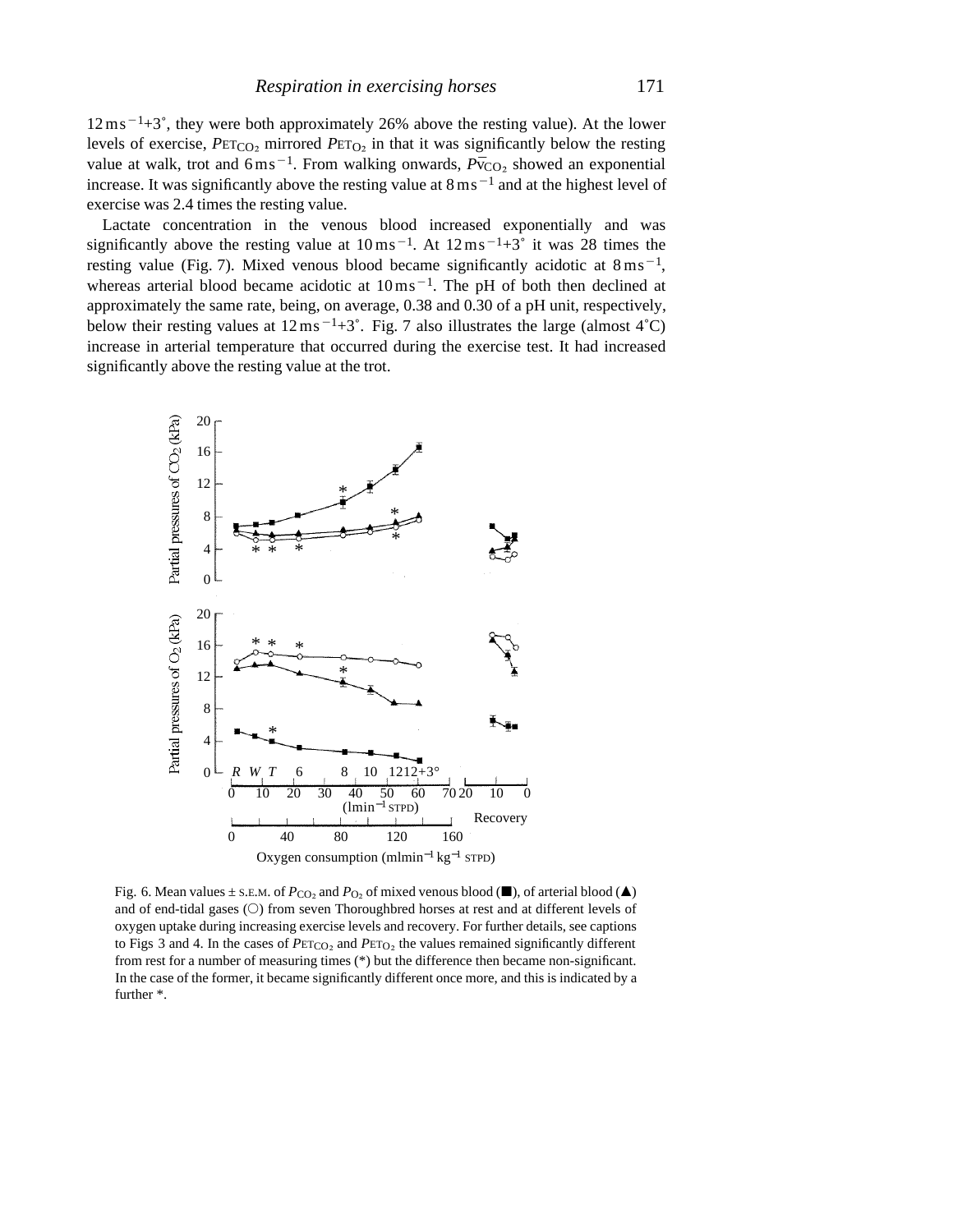# 172 P. J. BUTLER AND OTHERS

As soon as the horses began to exercise, i.e. to walk, there were significant increases in PCV and [Hb] (Fig. 8). Approximately half of the eventual increases in these two variables occurred while the horses were trotting. Thus, although there was no significant decrease in  $Pa<sub>O2</sub>$  until the horses were galloping at  $8 \text{ ms}^{-1}$  (Fig. 6), there was a significant increase in  $Ca<sub>O<sub>2</sub></sub>$  while they were walking (Fig. 8).  $Ca<sub>O<sub>2</sub></sub>$  peaked at 8–10 ms<sup>-1</sup> and then began to decline. At  $12 \text{ ms}^{-1}+3\degree$  it was significantly below the value at  $8 \text{ ms}^{-1}$ . However, because the rise in [Hb] more than compensated for the fall in  $Pa<sub>O2</sub>$ ,  $Ca<sub>O2</sub>$  was 24% above the resting value at  $12 \text{ ms}^{-1}+3^{\circ}$ . The decline in  $P\bar{v}_{O_2}$  was matched by an equally dramatic fall in  $C\bar{v}_{O_2}$ , eventually to 13% of its resting value.  $C\bar{v}_{O_2}$  was significantly below the resting value at 6ms<sup>-1.</sup> The difference between  $Ca<sub>O<sub>2</sub></sub>$  and  $C\bar{v}<sub>O<sub>2</sub></sub>$ increased from  $4.3\pm0.27$ mldl<sup>-1</sup> at rest to  $23.7\pm0.6$ mldl<sup>-1</sup> at  $12 \text{ ms}^{-1}+3^{\circ}$ , the latter value being 14% greater than *C*a<sub>O</sub>, in the horses at rest.

Heart rate and cardiac output had both increased significantly at the walk and at



Fig. 7. Mean values  $\pm$  s.e.m. of arterial blood temperature, pH of arterial blood ( $\blacksquare$ ), pH of mixed venous blood  $(\triangle)$  and blood lactate concentration from seven Thoroughbred horses at rest and at different levels of oxygen uptake during increasing exercise levels and recovery. For further details, see captions to Figs 3 and 4.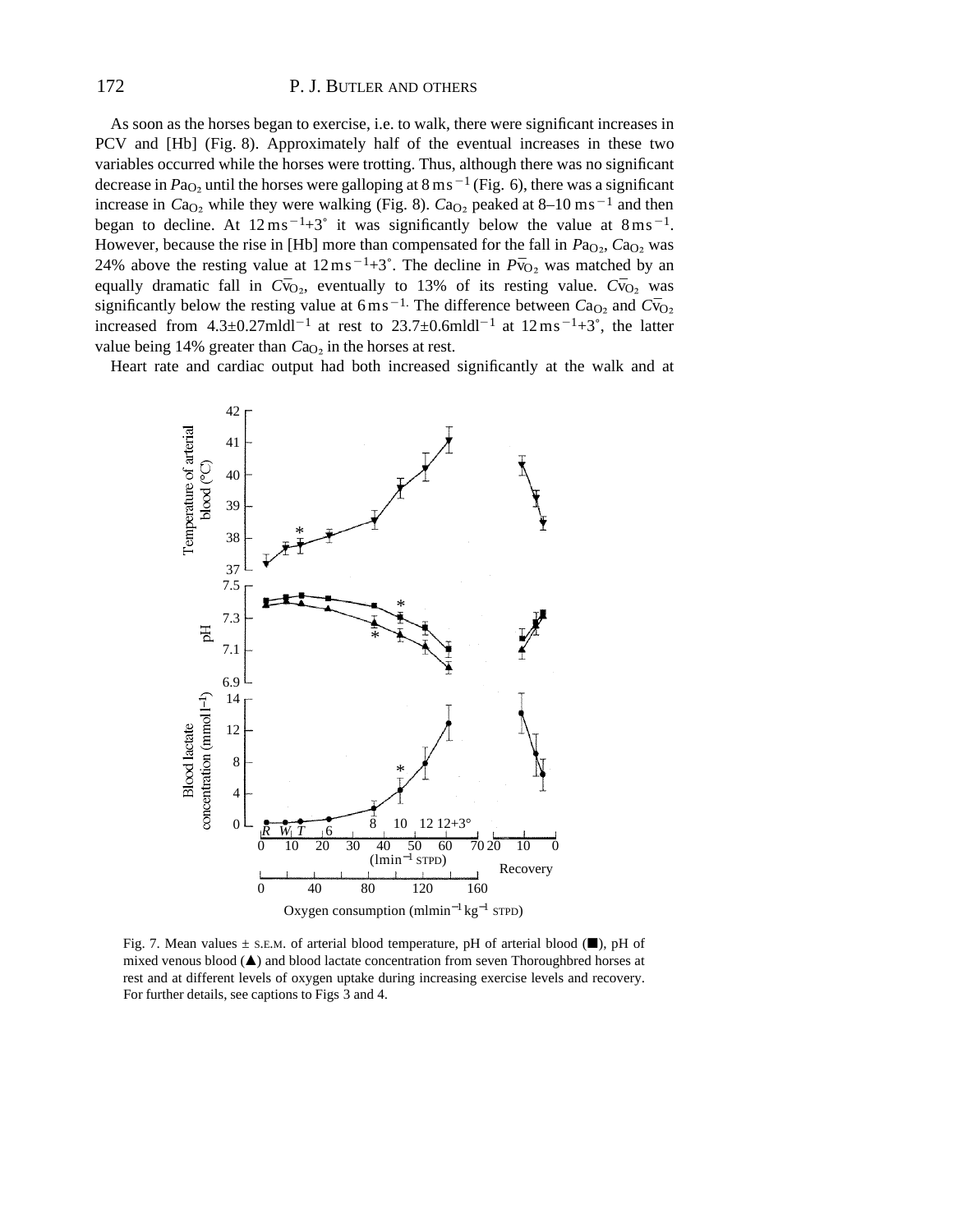$12 \text{ ms}^{-1}$ +3° were 6 and 5 times their resting values, respectively (Fig. 9), while cardiac stroke volume did not change significantly (1.1l at rest, 1.0l at  $12 \text{ ms}^{-1}+3^{\circ}$ ). *V*<sup>A</sup>/*V*<sup>b</sup> increased to  $4.33\pm0.14$  at  $12\,\text{ms}^{-1}+3^\circ$ . Associated with the increase in *V*<sup>b</sup> were increases in mean pressures in both carotid and pulmonary arteries (Fig. 9). Although both peaked at  $10-12$  ms<sup> $-1$ </sup>, with the former being 1.6 times the resting value and the latter 2.6 times the resting value, pulmonary artery pressure was significantly above its resting value at the trot whereas carotid artery pressure was not significantly elevated above the resting value until  $8 \text{ ms}^{-1}$ . Resistances to flow in the two major circuits were  $0.32 \pm 0.05 \text{kPa}$ min  $1^{-1}$  in the systemic and  $0.10\pm0.02$  kPamin  $1^{-1}$  in the pulmonary at rest. They fell to  $0.10\pm0.01$ kPamin l<sup>-1</sup> and  $0.05\pm0.01$ kPamin l<sup>-1</sup>, respectively, at  $12$ ms<sup>-1</sup>.

# *Recovery*

Even after 30min of recovery (15min of walking and 15min of standing),  $\dot{V}_{O_2}$  was still



Fig. 8. Mean values  $\pm$  S.E.M. of oxygen concentration in arterial ( $\blacksquare$ ) and mixed venous blood  $(\square)$ , haemoglobin concentration and packed cell volume from seven Thoroughbred horses at rest and at different levels of oxygen uptake during increasing exercise levels and recovery. For further details, see captions to Figs 3 and 4.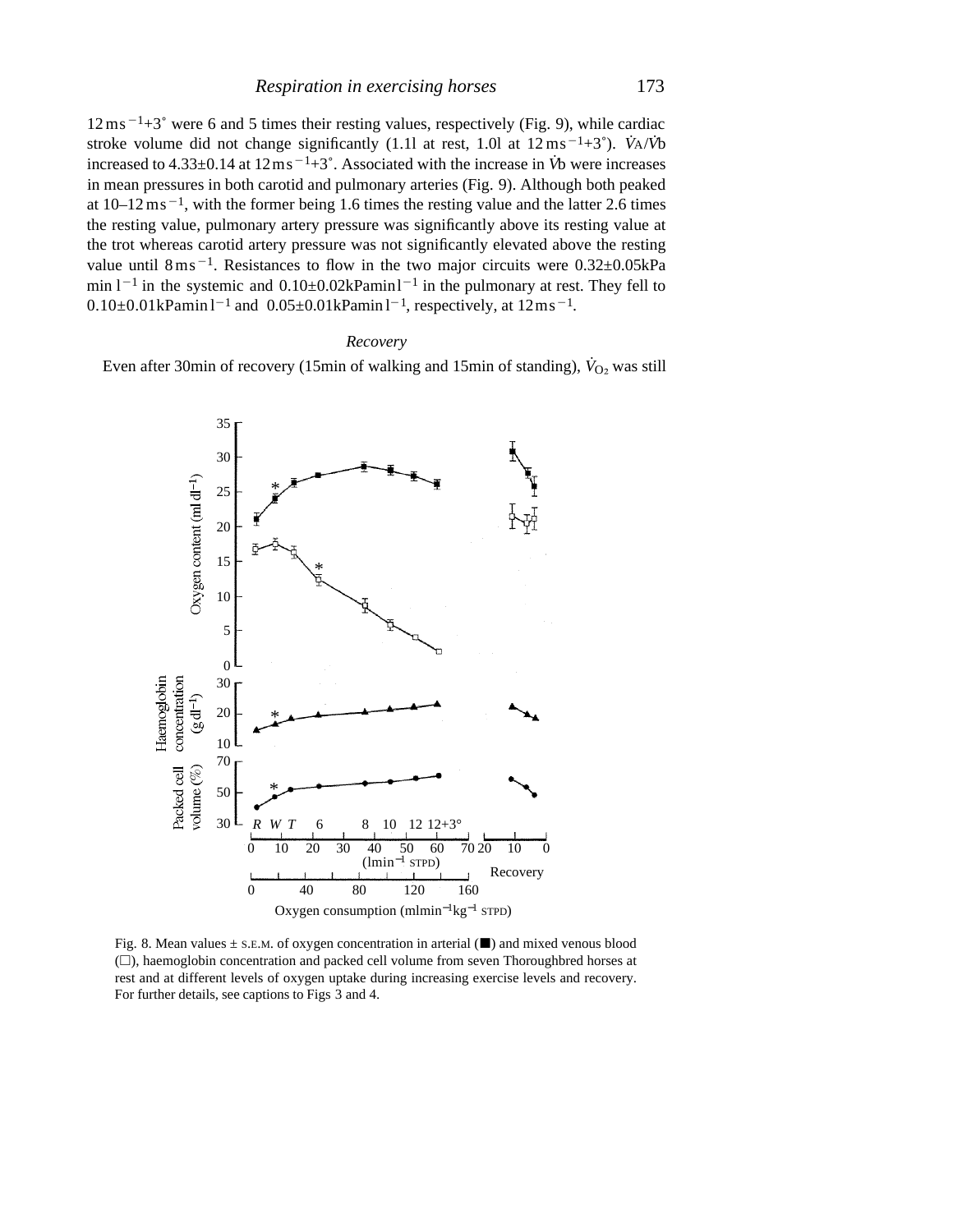more than twice the pre-exercise resting value (Fig. 3). However, *V˙*<sup>E</sup> and *f*<sup>R</sup> were, at the same time, approximately 5.5 times their resting values, while *V*T had returned to its resting value (Fig. 4). *V*D/*V*T was significantly above the resting value for the whole of the recovery period. *Pa*<sub>O2</sub> and *Pa*<sub>CO2</sub> were, respectively, above and below their resting values 5min after the end of exercise (Fig. 6). The former had returned to its resting value but the latter was still significantly below the resting value 30min after the cessation of running. Lactate concentration and arterial temperature remained significantly above their resting values, and arterial pH significantly below, even after 30min of recovery (Fig. 7).

Mean systemic arterial blood pressure had returned to its resting value by 15min of



Fig. 9. Mean values  $\pm$  S.E.M. of carotid ( $\blacksquare$ ) and pulmonary ( $\square$ ) blood pressures, cardiac output  $(\triangle)$ , ventilation/perfusion ratio, *VA*/*V*<sup>t</sup>o ( $\nabla$ ) and heart rate from seven Thoroughbred horses at rest and at different levels of oxygen uptake during increasing exercise levels and recovery. For further details, see captions to Figs 3 and 4.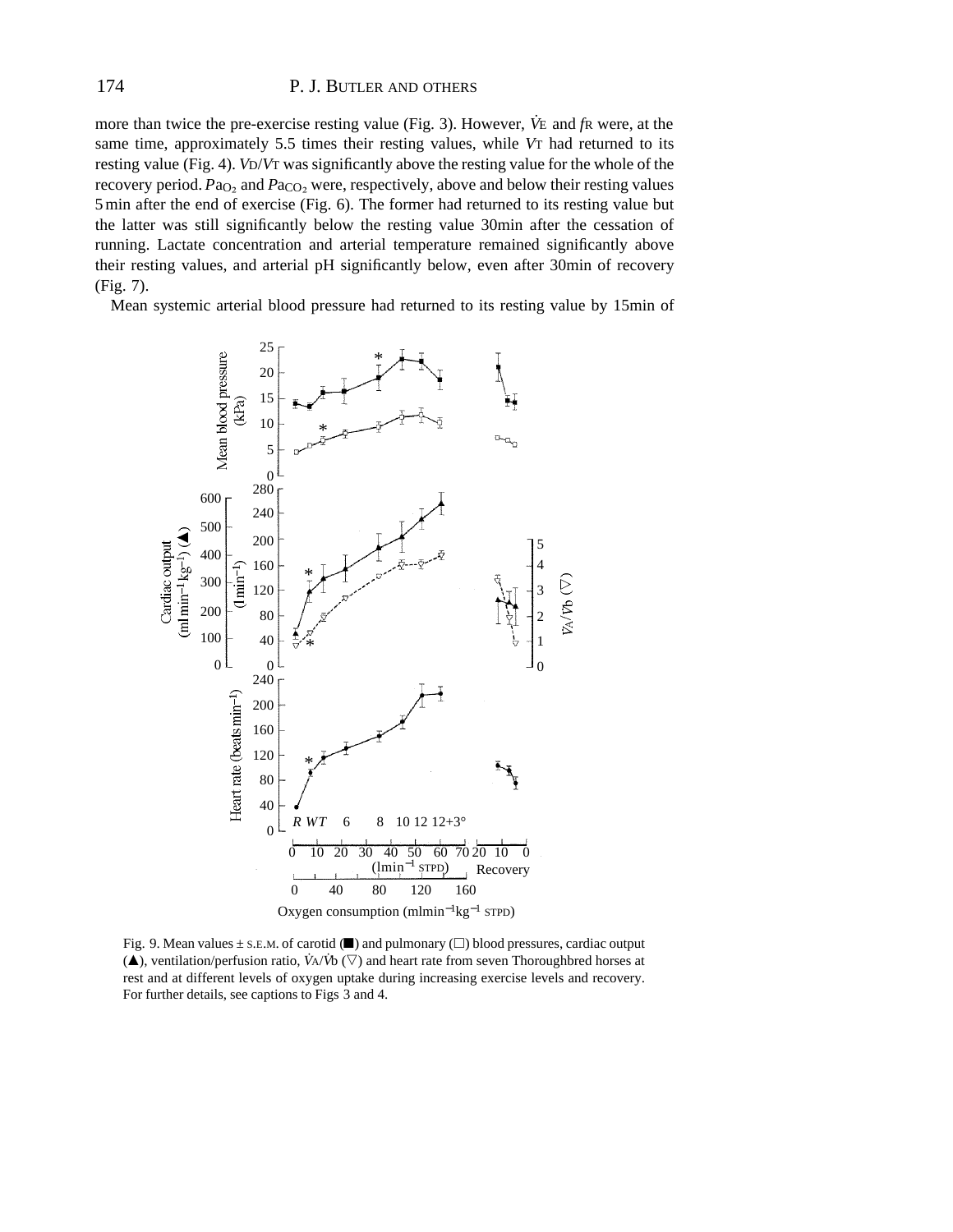recovery, although mean pulmonary arterial pressure was still significantly above the resting value. After 30min of recovery, the latter had returned to its resting value (Fig. 9). *fH* and *V*<sup>b</sup> were approximately twice their resting values 30min after cessation of running. However, after the 15min of recovery walking, both of these variables were at the same levels as those recorded during the initial period of walking before the exercise test began.

## **Discussion**

The mask and airflow system used in the current experiments copes with the full range of respiratory airflows and gas exchange of Thoroughbred horses from rest to high levels of exercise and it has no systematic effect on the partial pressures of blood gases. The airflow profiles were indicative of those from healthy horses without chronic obstructive pulmonary diseases (Pollman and Hörnicke, 1987). It is in this context that the present data must be compared with those obtained using different mask and airflow systems.

Although it appears that  $\dot{V}_{\text{O}_2\text{max}}$  was not reached in the present study, the highest mean value of  $V_{\text{O}_2}$  is very similar to some reported values of  $V_{\text{O}_2\text{max}}$  for Thoroughbreds (Rose *et al.* 1988; Evans and Rose, 1988*c*), but somewhat less than those reported for fully fit Thoroughbred horses (Butler *et al.* 1991; Knight *et al.* 1991). As previously described, respiratory minute ventilation increased linearly with the increase in  $\dot{V}_{\text{O}_2}$ , although it was higher in the present study than in that of Evans and Rose (1987) at similar levels of  $\dot{V}_{O_2}$ (1807 *versus* 12501 min<sup>-1</sup> at a  $\dot{V}_{O_2}$  of 140mlkg<sup>-1</sup> min<sup>-1</sup>). It is, perhaps, strange that minute ventilation does not show a disproportionate increase at high work loads, when metabolic acidosis and hyperthermia are apparent, as is the case in man (Wasserman *et al.* 1967). This may be because the mechanical coupling that exists between limb movements and ventilation in cantering and galloping horses (Bramble and Carrier, 1983; Young *et al.* 1992) actually restrains lung ventilation and prevents increases in both frequency and volume beyond those related to the mechanical factors. At lower speeds (up to and including  $6 \text{ ms}^{-1}$ ) the large increase in  $f \text{R}$  is the major contributor to the increase in pulmonary ventilation, whereas above that speed *f*R changes very little and *V*T increases substantially. As predicted by Bramble (1989), tidal volume is proportional to stride length, at least at speeds at and above  $6 \text{m s}^{-1}$ , even at  $12 \text{m s}^{-1}$  and  $12 \text{m s}^{-1}+3^{\circ}$ , despite the increased work load associated with the latter compared with the former. This relationship is not apparent from the data of Bayly *et al.* (1987*b*), who found that *V*T was constant between speeds of 5 and  $10 \text{ ms}^{-1}$  (on a 10 $\degree$  incline). Since  $\dot{V}$ E increased significantly (see Fig. 3 of Bayly *et al.* 1987*b*), there must have been an equally significant increase in *f*R, which is strange in view of the fact that, as already mentioned,  $f$ R normally changes little above a speed of  $6 \text{ ms}^{-1}$ . Maximum peak inspiratory and expiratory airflows from the present study were similar to those reported by Hörnicke *et al.* (1987).

Few determinations of *V*D/*V*T have been made in horses. Three studies report a value at rest of around 0.6 (Rose and Evans, 1987; Bayly *et al.* 1987*b*; Pelletier *et al.* 1987). The value from the present study is lower than this, but similar to that measured in man (Jones *et al.* 1966). The latter authors also show that this ratio declines to around 0.15 at high work loads. Bayly *et al.* (1987*b*) report a drop to a similar level in Thoroughbred horses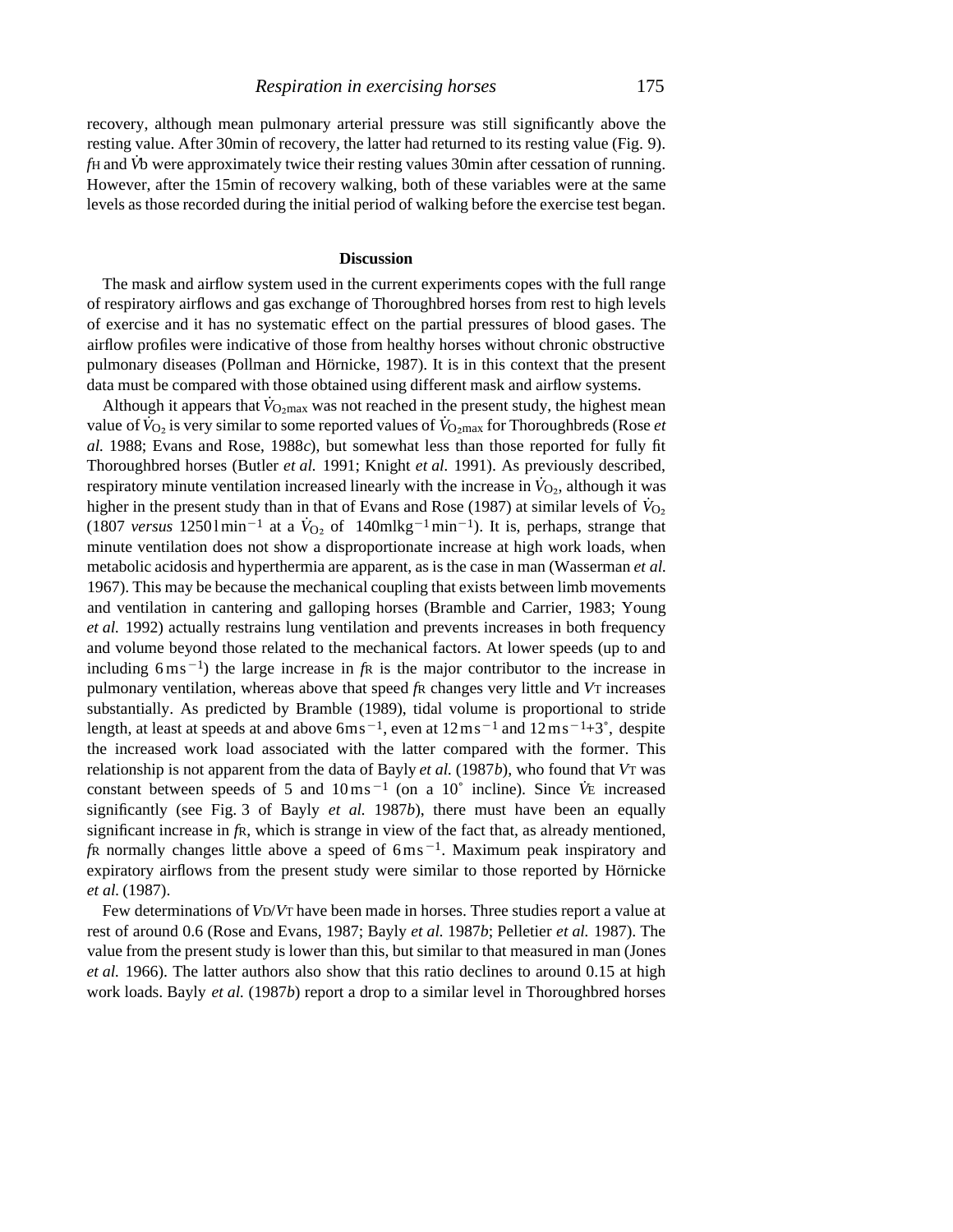running at  $10 \text{ ms}^{-1}$  on a  $10^{\circ}$  incline, whereas in the present study there was no such decline below the resting value.The reasons for these differences in the values of *V*D/*V*T and in the response of this ratio to exercise in the Thoroughbred horse may be related to the different respiratory equipment used. Bayly *et al.* (1987*b*) and Pelletier *et al.* (1987) obtained their values of *V*T, *V˙*<sup>A</sup> and *V*D/*V*<sup>T</sup> using a valved mask system. This has a relatively large dead space  $(1.2-1.5)$  and is known to cause large increases in  $P_{\alpha_{\text{CO}}}$ , particularly at high levels of exercise (Bayly *et al.* 1987*c*), which would influence the calculation of *V*D/*V*T (see Materials and methods). If these authors did not take into account the (large) dead space of the mask system they used when calculating *V*D/*V*T, and there is no indication that they did, this would explain why they obtained such high resting values. Also, the value of minute ventilation that Bayly *et al.* (1987*b*) obtained at an oxygen uptake of approximately  $140m\log^{-1}$ min<sup>-1</sup> was, at  $12001 \text{min}^{-1}$  BTPS, substantially lower than the  $18001 \text{min}^{-1}$  obtained in the present study and in that of Hörnicke *et al.* (1983: approximately 1600  $1 \text{ min}^{-1}$  strpp) at a similar oxygen uptake.

Thus, unlike the situation in man (Jones *et al.* 1966; Wasserman *et al.* 1967), there may not be a reduction in *V*D/*V*T below the resting value in exercising Thoroughbred horses and this may, at least partly, explain why these animals become hypercapnic and hypoxaemic at higher levels of exercise. It has been demonstrated, using the multiple inert gas elimination technique, that the major cause of the arterial hypoxaemia in exercising horses is diffusion limitation, but that relative hypoventilation and mild *V˙*A/*V˙*b mismatch also contribute (Wagner *et al.* 1989). A morphometric and physiological study (Constantinopol *et al.* 1989) however, indicates the opposite, with relative hypoventilation and *V˙*A/*V˙*b inhomogeneities being the most likely cause of the hypoxaemia. The relative hypoventilation during exercise may not result entirely from an inadequate increase in minute ventilation, but may be aggravated by an unusually high *V*D/*V*T ratio. It seems that in the present study the physiological dead space increases approximately in proportion to the increase in *V*T. The increase in physiological dead space is thought to be due to an increase in the anatomical, or airway, component (Jones *et al.* 1966), and this could be exaggerated in horses if areas of the lung are ventilated but remain relatively underperfused during exercise (Wasserman *et al.* 1967). A contributory factor to this condition could well be the anomalous blood supply of large portions of the lung (up to 22% of total lung volume) by bronchial arteries in horses with exerciseinduced pulmonary haemorrhage (O'Callaghan *et al.* 1987). Also, the hypoxaemia that develops during higher levels of exercise could exacerbate any local tendencies towards hypoxia in the lung and this could lead to reduced alveolar perfusion (Kuriyama *et al.* 1984).

Mean pulmonary blood pressure increased to a similar level to that reported by Erickson *et al.* (1990). As there was a significant increase in this variable (at the trot) before there was a significant fall in  $Pa<sub>O<sub>2</sub></sub>$  (at  $8 \text{ ms}^{-1}$ ), the latter cannot be the cause of the former, at least at relatively low levels of exercise. The study of Pelletier and Leith (1991) suggests that pulmonary hypoxia is not an important mechanism in pulmonary hypertension, even at high levels of exercise. As both cardiac output and packed cell volume increase significantly, even when the horses are walking, these are the most likely causes of pulmonary hypertension (Erickson *et al.* 1990). It is interesting to speculate that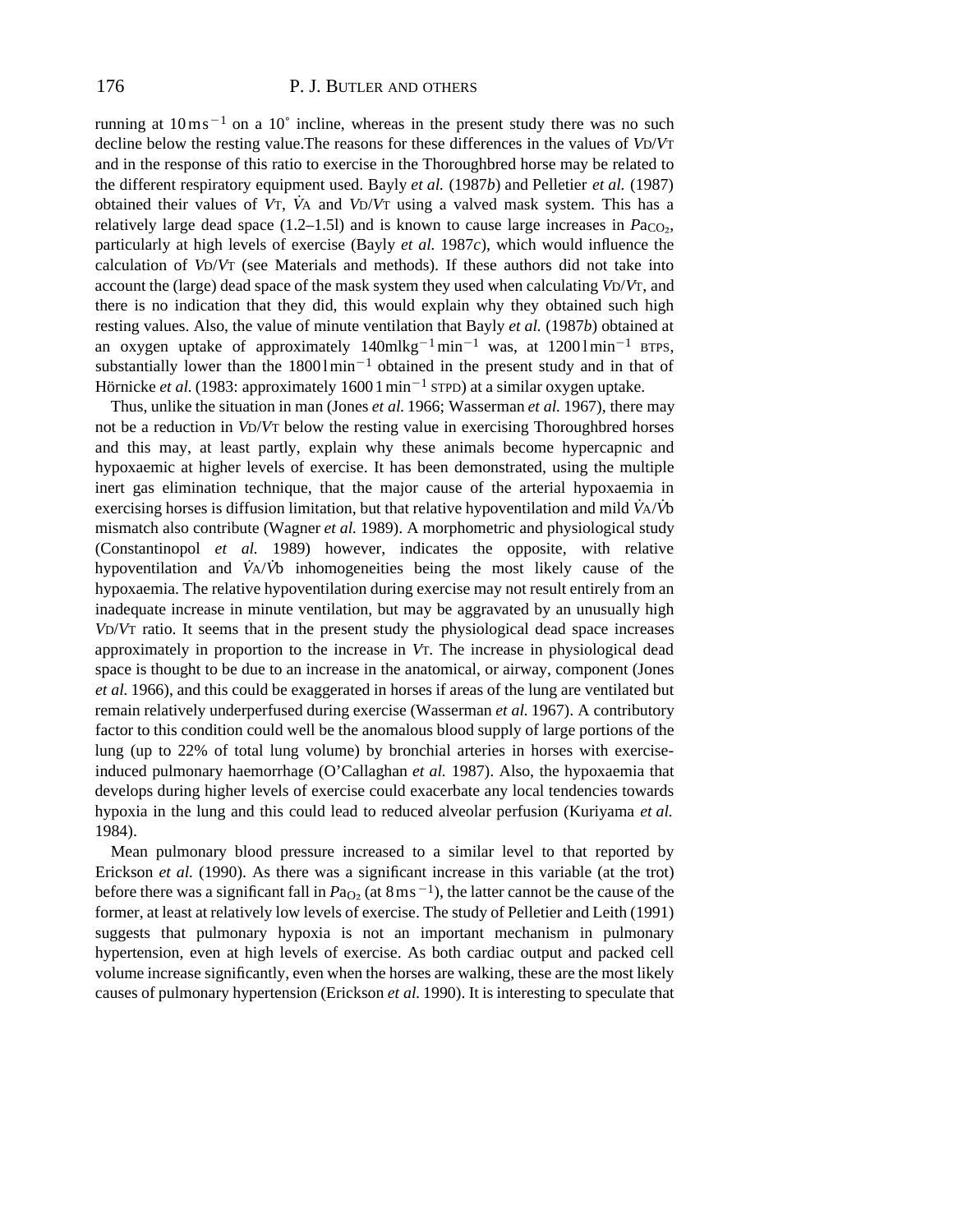the high pulmonary pressure could cause oedema (cf. Younes *et al.* 1987), which would contribute to the diffusion limitation of the lungs during exercise (but see West *et al.* 1991).

The significance of the large increases in heart rate and in  $Ca<sub>O<sub>2</sub></sub>$ , despite the arterial hypoxaemia in the cardiovascular response to exercise in the horse, has been noted previously (Evans and Rose 1988*c*; Jones *et al.* 1989*a*). The values of cardiac output, cardiac stroke volume and  $Ca<sub>O2</sub>-C\bar{v}<sub>O2</sub>$  in the present study are similar to those determined by the above groups. *V˙*A/*V˙*b is similar to that reported by Wagner *et al.* (1989).

Changes in arterial and mixed venous pH values were similar to those reported by Bayly *et al.* (1989) and the increase in blood lactate concentration was similar to that reported by Seeherman and Morris (1990) for adult Thoroughbred horses. However, high-level exercise to exhaustion in the laboratory (Rose *et al.* 1988) and when racing in the field (Bayly *et al.* 1987*a*) causes lactate concentrations that are twice as great as those determined in the present study. There is evidence that, as might be expected, blood pH is lower at the higher values of lactate concentration (Bayly *et al.* 1983). Presumably, such low pH values tend to shift the oxygen equilibrium curve (OEC) to the right and desaturate the arterial blood, thus exacerbating the effect of the hypoxaemia.

Another factor that is almost bound to influence the OEC is the large rise in arterial temperature that occurs during intense exercise. It is clear from the study of Jones *et al.* (1989*b*) that deep rectal temperature gives a false impression of good thermoregulation during heavy exercise in horses since it is approximately 2.5˚C lower than arterial blood temperature after 6min of exercise at  $\dot{V}_{\text{O}_2\text{max}}$ . An increase in blood temperature of 4°C would be expected to be a powerful stimulus to ventilation and, as discussed earlier, the mechanical linkage of ventilation with limb movements may prevent thermal and metabolic stimuli from exerting their influence on ventilation during exercise. Certainly, during the post-exercise recovery period, respiratory minute volume remains significantly elevated above the resting value, mainly as a result of the high respiratory frequency, despite a dramatic reduction in gas exchange. Arterial and mixed venous pH return almost to the resting values, but blood temperature is still over  $1^{\circ}C$  above the resting value. It is deduced, therefore, that immediately upon cessation of intense exercise, minute ventilation is high because of thermal and metabolic stimuli. As the recovery period continues, the latter exerts proportionately less influence. A strong thermal stimulus may also explain the high value of *V*D/*V*T during recovery.

Does the temperature in the arterial blood reflect that in the brain? Certainly during cooling in the cat it does (Kiley *et al.* 1984). However, in a number of mammals it has been demonstrated that, during heat load, brain temperature may be lower than the temperature of the arterial blood (e.g. Baker and Hayward, 1968; Baker, 1972; Johnson *et al.* 1987) and this is also true during exercise-induced hyperthermia (Taylor and Lyman, 1972; Caputa *et al.* 1983; Chesy *et al*. 1985). Whether this exists in the horse remains to be seen, but it could be that an elevated brain temperature has an inhibiting effect on exercise and, therefore, contributes to the phenomenon of fatigue (see Caputa *et al.* 1986). It is also evident from the data presented here that limitations of the respiratory system may well restrict the maximum performance of the Thoroughbred horse.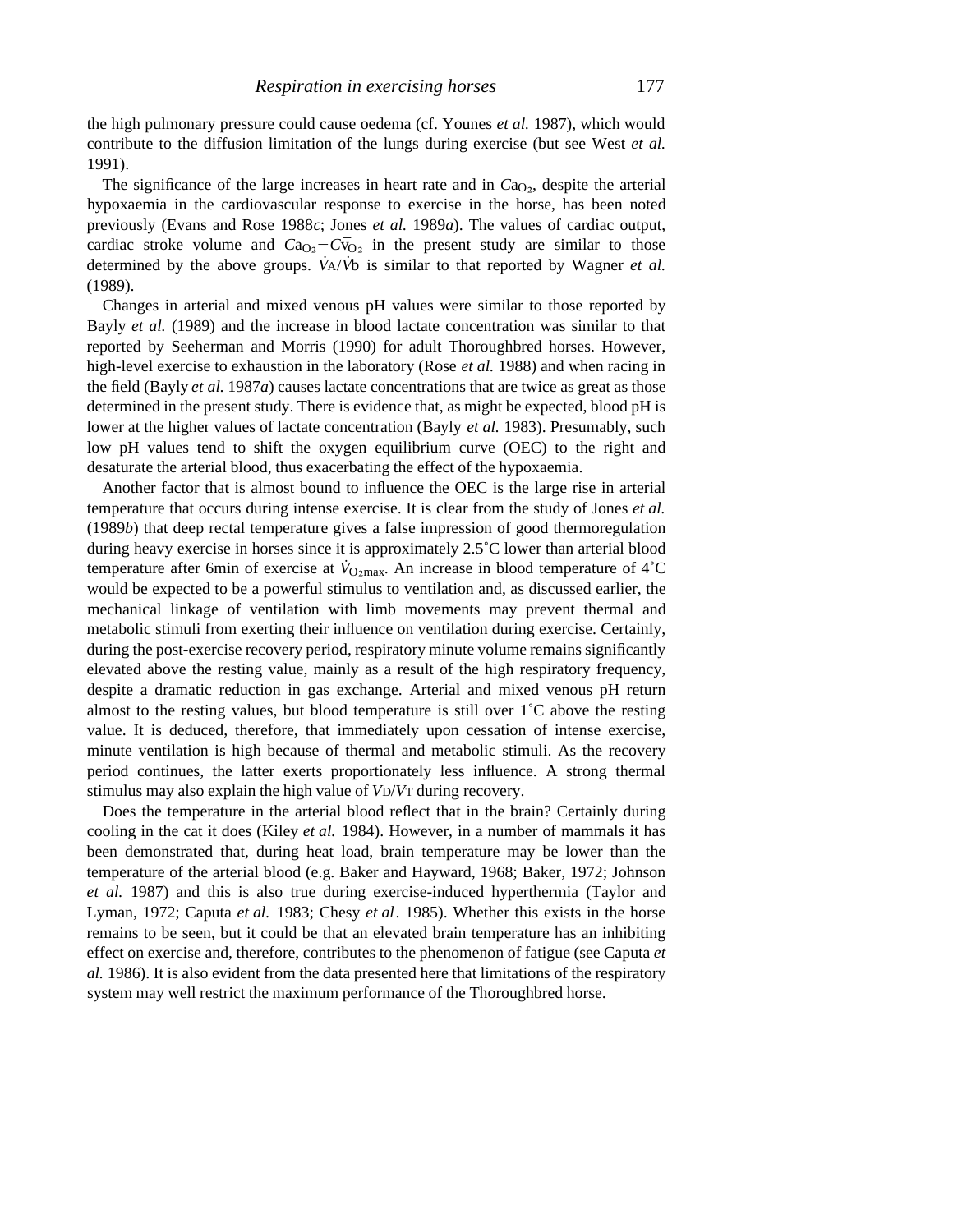This report confirms some results obtained by other workers, but discrepancies have been found between previous work and the current study. It is probable that the new technique of measuring respiratory variables used here (the ultrasonic flowmeter) significantly reduces the effect of the measuring system on the measured variables, an effect very evident in many of the previously reported studies.

The authors wish to thank Drs L. Anderson and S. Young for their assistance with some of the mask validation experiments and Professor A. Guz for the use of his 'metabolic pump'. The work was supported by the Horserace Betting Levy Board and Sheikh Mohammed al Maktoum. K.S. was in receipt of an SERC studentship.

#### **References**

- ANDERSON, L. S., BUTLER, P. J., ROBERTS, C., SMALE, K., SNOW, D. H. AND WOAKES, A. J. (1989). Partial pressures of arterial and end-tidal gases during graded exercise in Thoroughbred racehorses. *J. Physiol., Lond.* **418**, 131P.
- ART, T. AND LEKEUX, P. (1988). A critical assessment of pulmonary function testing in exercising ponies. *Vet. Res. Comm.* **12**, 25–39.
- BAKER, M. A. (1972). Influence of the carotid rete on brain temperature in cats exposed to hot environments. *J. Physiol., Lond.* **220**, 711–728.
- BAKER, M. A. AND HAYWARD, J. N. (1968). The influence of the nasal mucosa and the carotid rete upon hypothalamic temperature in sheep. *J. Physiol., Lond.* **198**, 561–579.
- BAYLY, W. M., GRANT, B. D., BREEZE, R. G. AND KRAMER, J. W.(1983). The effects of maximal exercise on acid–base balance and arterial blood gas tension in Thoroughbred horses. In *Equine Exercise Physiology* (ed. D. H. Snow., S. G. B. Persson and R. J. Rose), pp. 401–407. Cambridge: Granta Editions.
- BAYLY, W. M., GRANT, B. D. AND PEARSON, R. C. (1987*a*). Lactate concentrations in Thoroughbred horses following maximal exercise under field conditions. In *Equine Exercise Physiology 2* (ed. J. R. Gillespie and N. E. Robinson), pp. 426–437. Davis, CA: ICEEP Publications.
- BAYLY, W. M., HODGSON, D. R., SCHULZ, D. A., DEMPSEY, J. A. AND GOLLNICK, P. D. (1989). Exerciseinduced hypercapnia in the horse. *J. appl. Physiol.* **67**, 1958–1966.
- BAYLY, W. M., SCHULZ, D. A., HODGSON, D. R. AND GOLLNICK, P. D. (1987*b*). Ventilatory response to exercise in horses with exercise-induced hypoxemia. In *Equine Exercise Physiology 2* (ed. J. R. Gillespie and N. E. Robinson), pp. 172–182. Davis, CA: ICEEP Publications.
- BAYLY, W. M., SCHULZ, D. A., HODGSON, D. R. AND GOLLNICK, P. D.(1987*c*). Ventilatory responses of the horse to exercise: effect of gas collection systems. *J. appl. Physiol.* **63**, 1210–1217.
- BOUTELLIER, U., GOMEZ, U. AND MÄDER, G. (1981). A piston pump for respiration simulation. *J. appl. Physiol.* **50**, 663–664.
- BRAMBLE, D. M. (1989). Axial–appendicular dynamics and the integration of breathing and gait in mammals. *Am. Zool.* **29**, 171–186.
- BRAMBLE, D. M. AND CARRIER, D. R. (1983). Running and breathing in mammals. *Science* **219**, 251–256.
- BUTLER, P. J., WOAKES, A. J., ANDERSON, L. S., SMALE, K., ROBERTS, C. A. AND SNOW, D. H.(1991). The effect of cessation of training on cardiorespiratory variables during exercise. In *Equine Exercise Physiology 3* (ed. S. G. B. Persson, A. Lindholm and L. G. Jeffcott ), pp. 71–76. Davis, CA: ICEEP Publications.
- CAPUTA, M., FEISTKORN, G. AND JESSEN, C. (1986). Effects of brain and trunk temperatures on exercise performance in goats. *Pflügers Arch.* **406**, 184–189.
- CAPUTA, M., KADZIELA, W. AND NAREBSKI, J. (1983). Cerebral temperature regulation in resting and running guinea-pigs (*Cavia porcellus*). *J. therm. Biol.* **8**, 265–272.
- CHESY, G., CAPUTA, M., KADZIELA, W., KOZAK, W. AND LACHOWSKI, A. (1985). Selective brain cooling in the ox (*Box taurus*) during heavy exercise. *J. therm. Biol.* **10**, 57–61.
- CONSTANTINOPOL, M., JONES, J. H., WEIBEL, E. R., TAYLOR, C. R., LINDHOLM, A. AND KARAS, R. H.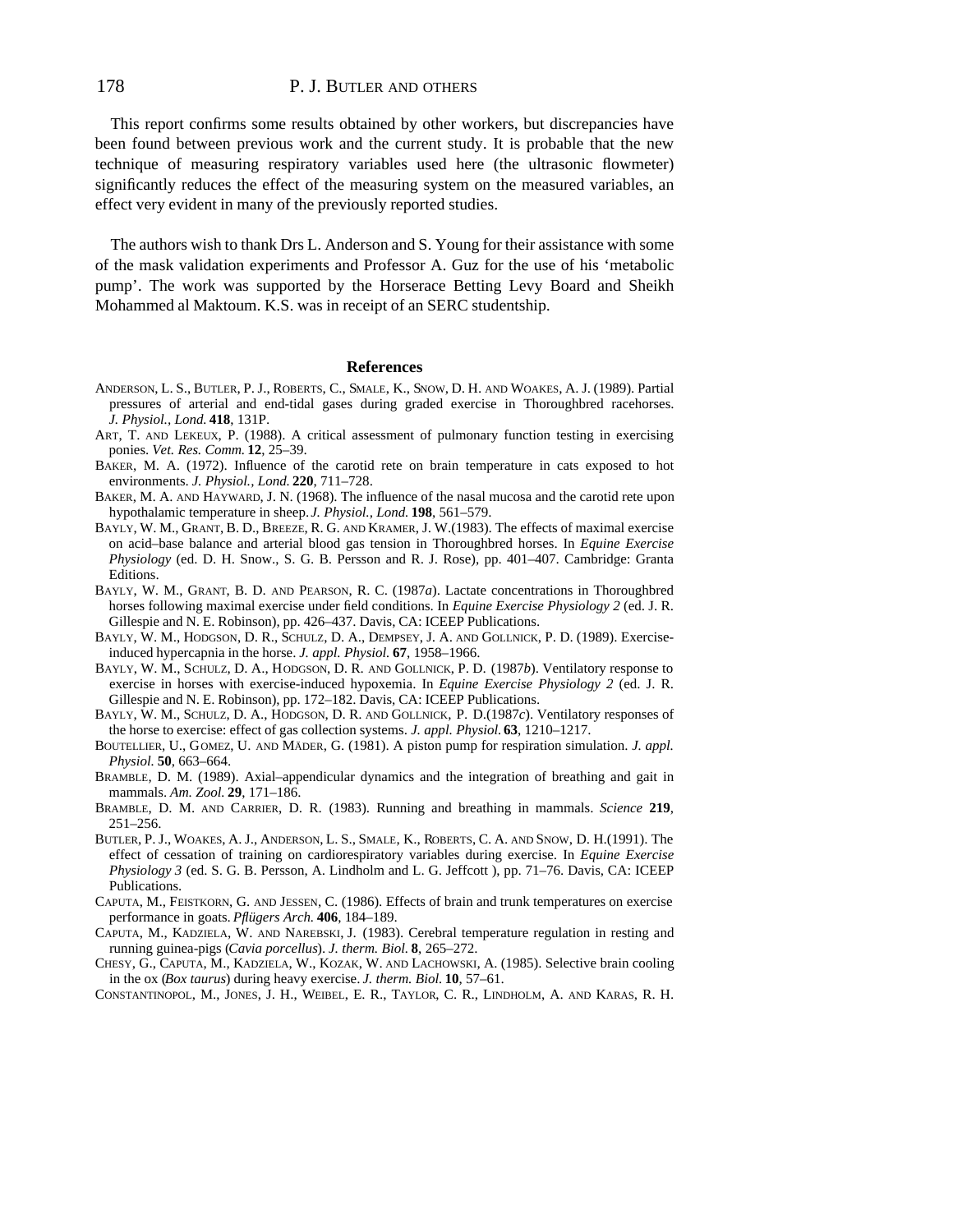(1989). Oxygen transport during exercise in large mammals. II. Oxygen uptake by the pulmonary gas exchanger. *J. appl. Physiol.* **62**, 871–878.

- ERICKSON, B. K., ERICKSON, H. H. AND COFFMAN, J. R.(1990). Pulmonary artery, aortic and oesophageal pressure changes during high intensity treadmill exercise in the horse: a possible relation to exerciseinduced pulmonary haemorrhage. In *Exercise Physiology* (ed. D. H. Leach, R. J. Rose and D. H. Snow). *Equine vet. J. Supplement* **9**, 47–52.
- EVANS, D. L. AND ROSE, R. J. (1987). Maximum oxygen uptake in racehorses: changes with training state and prediction from submaximal cardiorespiratory measurements. In *Equine Exercise Physiology 2* (ed. J. R. Gillespie and N. E. Robinson), pp. 52–67. Davis, CA: ICEEP Publications.
- EVANS, D. L. AND ROSE, R. J.(1988*a*). Cardiovascular and respiratory responses to submaximal exercise training in the Thoroughbred horse. *Pflügers Arch*. **411**, 316–321.
- EVANS, D. L. AND ROSE, R. J. (1988*b*). Dynamics of cardiorespiratory function in standardbred horses during different intensities of constant-load exercise. *J. comp. Physiol.* B **157**, 791–799.
- EVANS, D. L. AND ROSE, R. J.(1988*c*). Cardiovascular and respiratory responses in Thoroughbred horses during treadmill exercise. *J. exp. Biol.* **134**, 397–408.
- HOHORST, H. S. (1963). L-(+)-lactate. In *Methods for Enzymatic Analysis* (ed. H. U. Bergmeyer), pp. 266–270. New York and London: Academic Press.
- HÖRNICKE, H., EHRLEIN, H.-J., TOLKMITT, G., HUSCH, H., NAGEL, M., DECKER, D., EPPLE, E., KIMMICH, H. P. AND KREUZER, F. (1974). Respiratory telemetry in exercising horses. In *Biotelemetry II*(ed. P. A. Neukomm), pp. 146–148. Basel: Karger.
- HÖRNICKE, H., MEIXNER, R. and POLLMANN, U. (1983). Respiration in exercising horses. In *Equine Exercise Physiology* (ed. D. H. Snow, S. G. B. Persson and R. J. Rose), pp. 7–16. Cambridge: Granta Editions.
- HÖRNICKE, H., WEBER, M. and SCHWEIKER, W. (1987). Pulmonary ventilation in Thoroughbred horses at maximum performance. In *Equine Exercise Physiology 2* (ed. J. R. Gillespie and N. E. Robinson), pp. 216–224. Davis, CA: ICEEP Publications.
- JOHNSON, H. K., BLIX, A. S., MERCER, J. B. AND BOLZ, K.-D. (1987). Selective cooling of the brain in reindeer. *Am. J. Physiol.* **253**, 848–853.
- JONES, J. H., LONGWORTH, K. E., LINDHOLM, A., CONLEY, K. E., KARAS, R. H., KAYAR, S. R. AND TAYLOR, C. R.(1989*a*). Oxygen transport during exercise in large mammals. I. Adaptive variation in oxygen demand. *J. appl. Physiol.* **67**, 862–870.
- JONES, J. H., TAYLOR, C. R., LINDHOLM, A., STRAUB, R., LONGWORTH, K. E. AND KARAS, R. H. (1989*b*). Blood gas measurements during exercise: errors due to temperature correction. *J. appl. Physiol.* **67**, 879–884.
- JONES, N. L., MCHARDY, G. J. R., NAIMARK, A. AND CAMPBELL, E. J. M. (1966). Physiological dead space and alveolar–arterial gas pressure differences during exercise. *Clin. Sci.* **31**, 19–29.
- KILEY, J. P., ELDRIDGE, F. L. AND MILLHORN, D. E. (1984). Brain, blood and rectal temperature during whole body cooling. *Comp. Biochem. Physiol.* **79**A, 631–634.
- KIMMICH, H. P. AND SPAAN, J. G. (1980). Combined flow and *P*<sub>O2</sub> sensors for telemetric assessment of oxygen uptake in horses. In *Biotelemetry V* (ed. G. Matsurmoto and H. P. Kimmich ), pp. 165–168. Japan: Sapporo and Kyoto.
- KNIGHT, P. K., SINHA, A. K. AND ROSE, R. J. (1991). Effects of training intensity on maximum oxygen uptake. In *Equine Exercise Physiology 3* (ed. S. G. B. Persson, A. Lindholm and L. B. Jeffcott), pp. 77–82. Davis, CA: ICEEP Publications.
- KURIYAMA, T., LATHAM, L. P., HORWITZ, L. D., REEVES, J. T., WAGNER, W. W., JR (1984). Role of collateral ventilation in ventilation–perfusion balance. *J. appl. Physiol.* **56**, 1500–1506.
- LANDGREN, G. L., GILLESPIE, J. R. AND LEITH, D. E.  $(1991)$ . No ventilatory response to  $CO<sub>2</sub>$  in Thoroughbreds galloping at  $14 \text{ ms}^{-1}$ . In *Equine Exercise Physiology 3* (ed. S. G. B. Persson, A. Lindholm and L. B. Jeffcott), pp. 59–65. Davis, CA: ICEEP Publications.
- LINDSTEDT, S. L., HOKANSON, J. F., WELLS, D. J., SWAIN S. D., HOPPELER, H. AND NAVARRO, V. (1991). Running energetics in the pronghorn antelope. *Nature* **353**, 748–750.
- LONGWORTH, K. E., JONES, J. H., BICUDO, J. E. P., TAYLOR, C. R. AND WEIBEL, E. R.(1989). High rate of O2 consumption in exercising foxes: large *P*O∑ difference drives diffusion across the lung. *Respir. Physiol.* **77**, 263–276.
- MAHONEY, J. J., HARVEY, J. A., WONG, R. J. AND VAN KESSEL, A. L. (1991). Changes in oxygen measurements when whole blood is stored in iced plastic or glass syringes. *Clin. Chem.* **37**, 1244–1248.